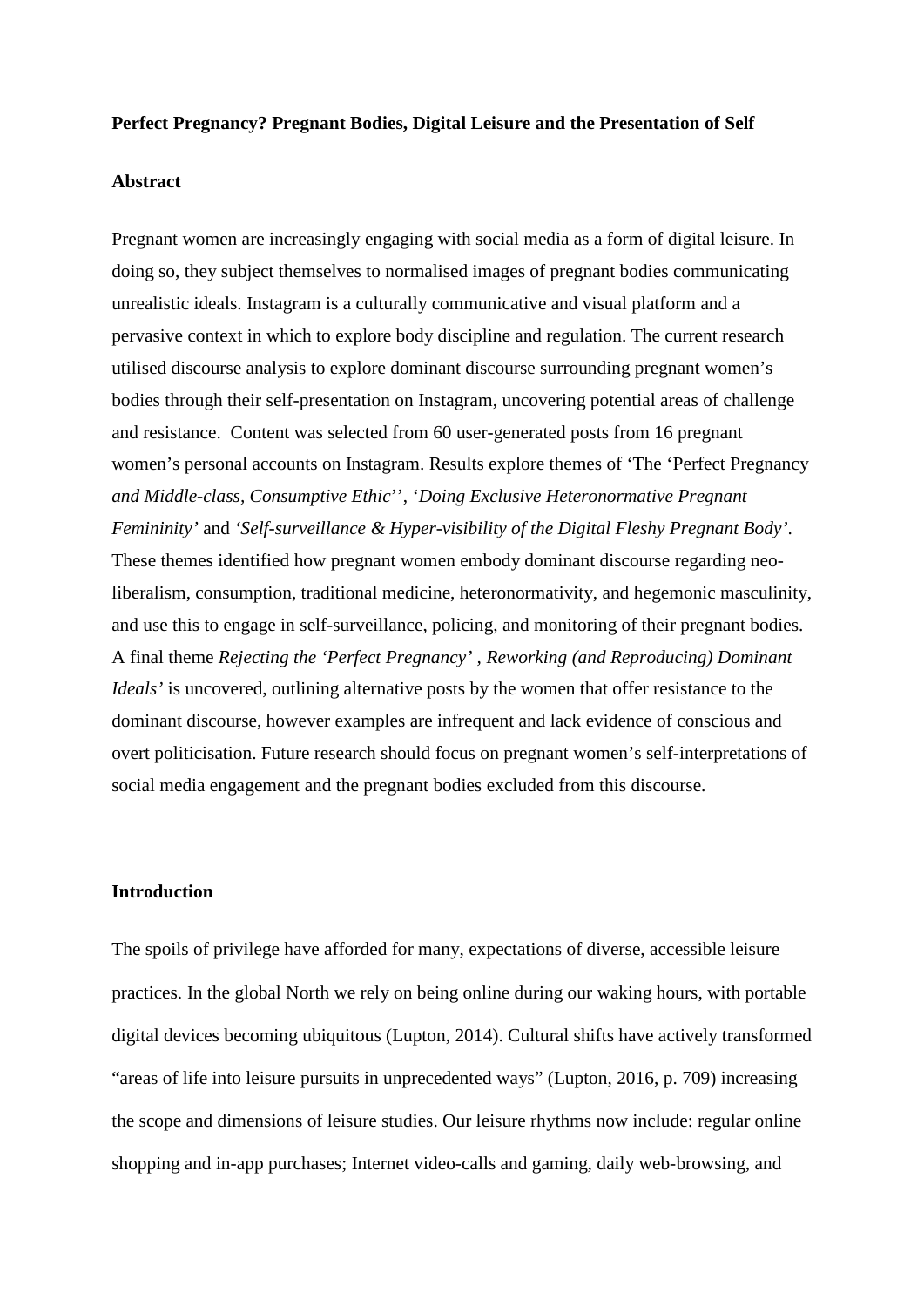hourly social media checks made possible by constant immediate access to a digital form of leisure. Conceptualised as 'Digital Leisure' (Spracklen, 2015), practices show remarkable parallels with traditional leisure; it's where experiences are lived, identities and networks of belonging are constructed, and power imbalances are reproduced and resisted.

Social media is an online space where digital leisure allows us to engage with the world and construct and maintain identities. Instagram (with over 400 million users (Instagram, 2016)) is a distinctive channel in that the focus is on sharing and consuming images or 'snapshot photography' often focussing on leisure activities and happy moments (Kotchemidova, 2005). Generally, self-selected images are uploaded in which individual's selves are portrayed in an attractive light (Manago Graham, Greenfield, & Salimkhan, 2008). Predominantly used as a mobile application, it offers users the opportunity to adjust, sharpen, crop, lighten, and apply filters to images to distort reality into an ideal to be shared. Users are able to *'*like' a picture which helps inform their future browsing for content. This can be viewed as an endorsement, validation or popularity (Chua & Chang, 2016). Users are therefore exposed to multiple 'idealised' images of peers as well as other people or organisations (with public accounts) actively shaping visual ideas about beauty regarding 'acceptable' bodies.

As our lives and experiences move online, our (leisured) bodies are becoming hybrid bodies (Lupton, 2015) where "technologies, media and lives" are bound as one (Ringrose & Harvey, 2017, p. 452). These cannot be fully understood without recognition and exploration of the digital technologies that constitute their embodiment. Within the context of digital leisure, a space is created where the socially constructed and disciplined "body (shaped, sculpted,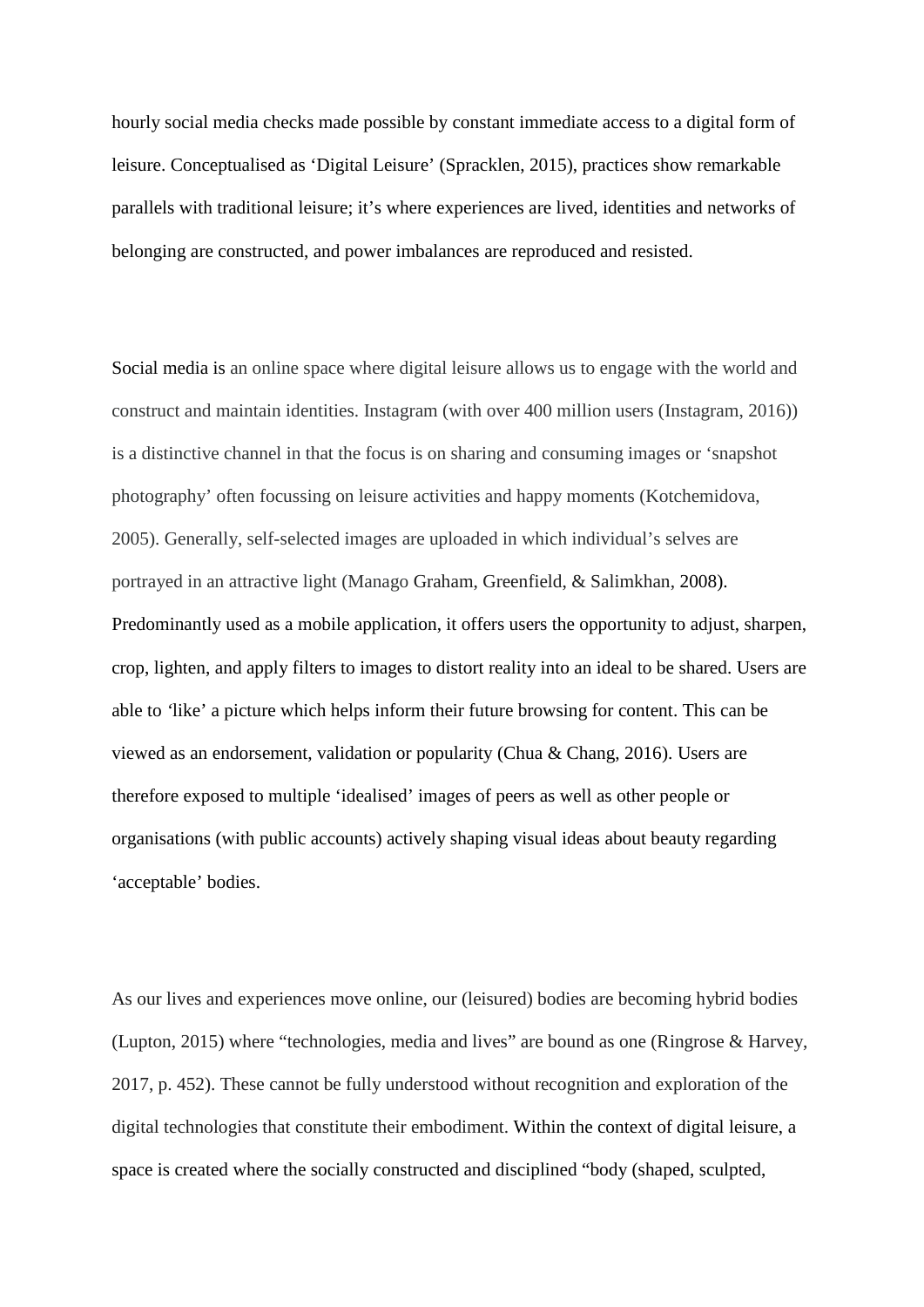manicured and governed) is displayed (see Foucault, 1997) publically and not just to [virtual] friends" (Silk, Millington, Rich & Bush, 2016, p.712) for examination. Bodies are created and maintained which blur lines between the digital and physical (Silk et al., 2016), thus, our bodies are becoming cyborgs that symbolise a fusion of the digital and fleshy (Francombe, 2010, 2014; Francombe-Webb 2016; Francombe-Webb & Silk 2016). To this end, it is imperative to explore how digital cultures regulate the bodies that are scrutinized, shaped and exist within them.

As with the fleshy body, not all digital hybrid bodies are regulated consistently. Gender norms have been transferred to digital leisure spaces (Van Doorn, Wyatt & Van Zoonen, 2008) promoting the emergence of hyper-feminine (often sexualised) digital, fleshy bodies (Silk et al., 2016). Ringrose & Harvey (2015) highlight that social networking sites are leisure spaces in which gendered discourses are performed through digital images and women's bodies are subject to high levels of regulation. In addition there are within-gender variances in how these bodies are governed based on age, race, class and in terms of life stage (e.g. pregnancy).

### **Digital Pregnant Bodies**

During pregnancy women are subjected to medical (Harper & Rail, 2011; Jette & Rail, 2013) and cultural (Brubaker, 2007; Dworkin & Wachs, 2004; Earle, 2003; Marshall & Woollett, 2000; Morris & McInerney, 2010; Sha & Kirkman, 2000) discourses relating to the 'ideal' body that promote self-regulation and provide insights into body dissatisfaction for women (Astrachan-Fletcher, Veldhuis, Lively, Fowler, & Marcks, 2008; Nicolson, Fox, & Heffernan, 2010; Rudolf, & Feltbower, 2015). Research exploring the aesthetic self-surveillance of women's bodies through *bump culture* demonstrates pregnant women are subjected to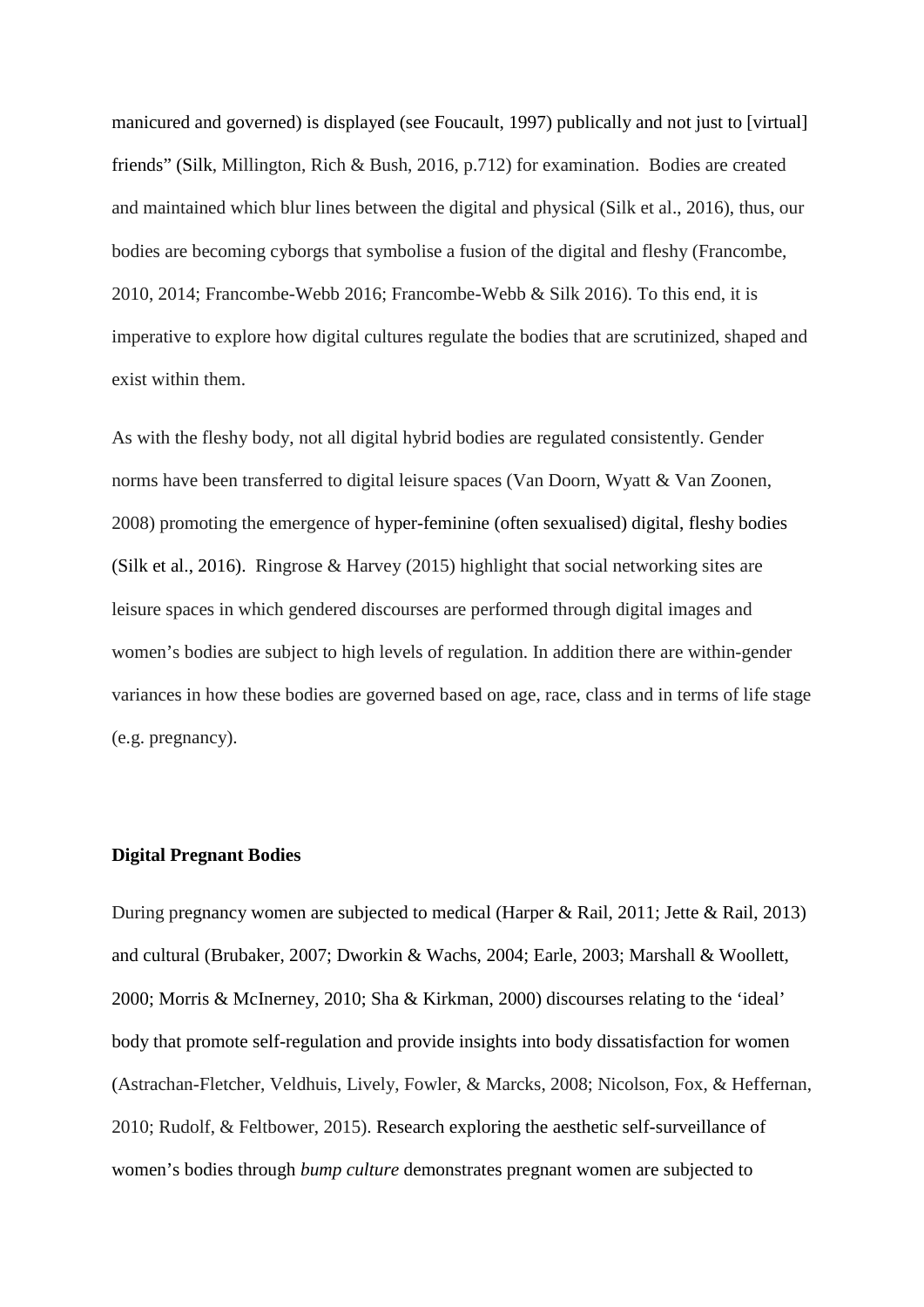normalised images of perfect pregnant bodies that communicate unrealistic ideals (Brubaker, 2007; Dworkin & Wachs, 2004; Earle, 2003; Marshall & Woollett, 2000; Morris & McInerney, 2010; Sha & Kirkman, 2009). This is compounded by dominant medical discourse surrounding 'appropriate' weight gain during pregnancy (Jette & Rail, 2013) subjecting women to an external gaze and associated scrutiny (Harper & Rail, 2011). Furthermore, increasingly pregnant women are subjected to a postfeminist rhetoric that communicated contradictory and unrealistic ideology regarding the 'ideal' pregnant body, which must be soft, natural, yet fit and toned (Markula, 1995). Exploring women's body image anxieties during pregnancy is of critical importance as it is related to negative health outcomes such as post-natal depression (Downs, DiNallo, & Kirner, 2008), and long-term negative body image (Sumner, Waller, Killick, Elstein, 1993).

Pregnancy experience is increasingly shifting online (Lupton, 2016) with pregnant women increasing the visibility of their bodies by deliberately using identifiable hashtags to actively engage with the attention economy of social media (Marwick, 2015). This practice contradicts previous research that suggests that pregnant women feel a need to conceal their potentially problematic bodies (Nicolson et al., 2010). Lupton (2012) highlights that the pregnant body is a public figure, on display for others to comment on in ways not considered appropriate for other bodies. Therefore pregnant women who share their bodies through Instagram are choosing to make their bodies even more publically available, and well as subjecting their bodies to self-discipline, they are further disciplined by the reactions (likes, shares etc.) of others, creating the social body. Lock and Scheper-Hughes (1990) explain that the body politic maintains stability through its ability to regulate social bodies and discipline individual bodies. Instagram as a highly culturally communicative and visual platform is therefore a pervasive context in which to explore body discipline and regulation.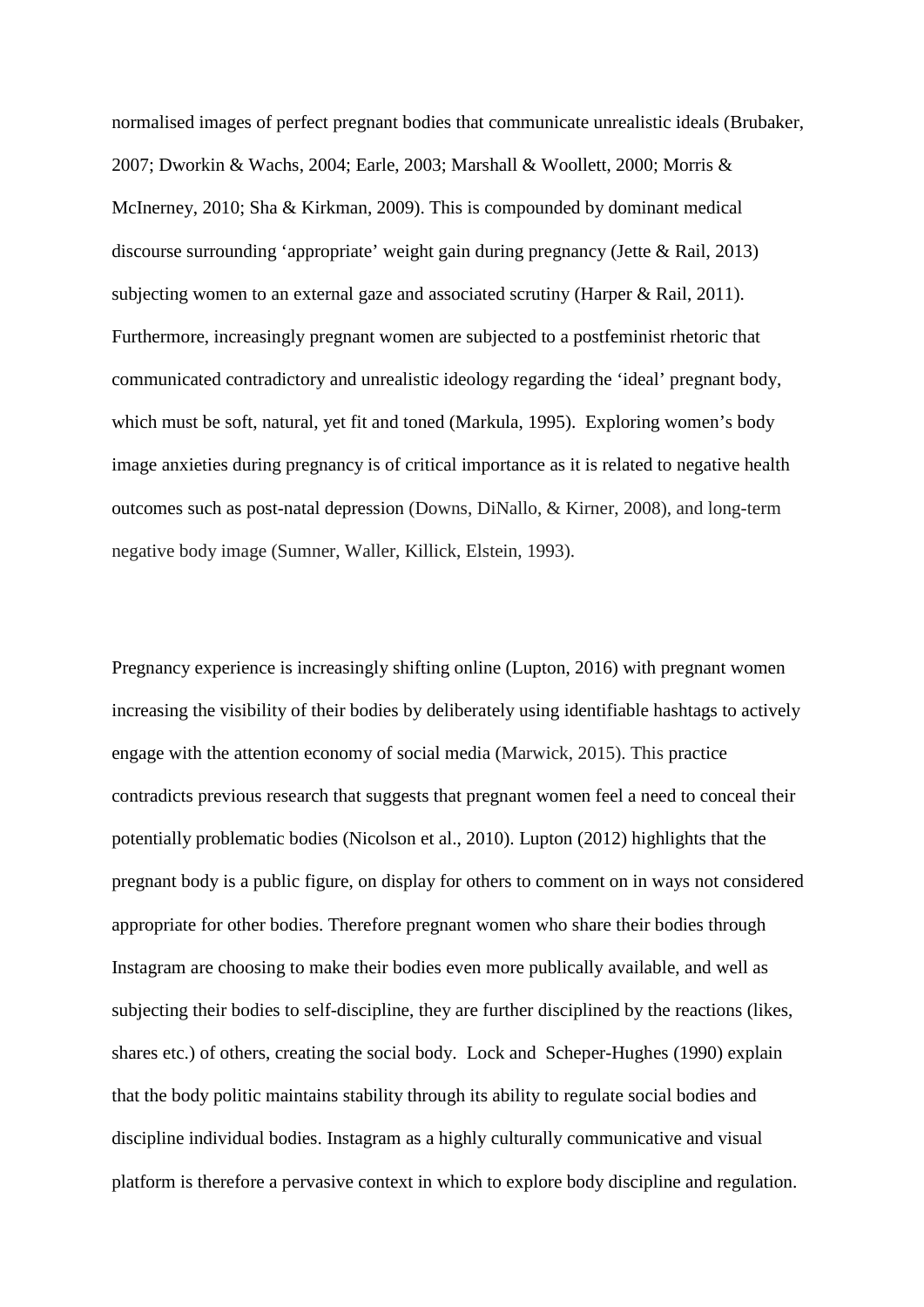Although there is a research narrative supporting the notion that pregnancy can be a time where women are more likely to experience pressure to conform to normative physical standards, this relationship is not simple (Gonçalves, Freitas, Freitas-Rosa, & Machado, 2015; Harper & Rail 2011). Pregnancy can be empowering (as well as restricting) for women (Sawicki, 1999) as it could be argued that society privileges the pregnant form. In this sense, pregnancy releases women for the expectation to conform to a thin ideal (Bedor & Tajima, 2012), or "tyranny of slenderness" (p.250) creating a space where women can enjoy a more embodied maternal identity (Earle, 2003). Thus pregnancy may provide an empowering counterpoint to western ideals of slimness.

### **Digital Pregnant Bodies as Activism**

Whilst pregnancy may be viewed as a pathway to empowering embodiment (Bedor  $\&$ Tajima, 2012; Earle, 2003) it is unclear whether this is restricted within digital leisure contexts such as Instagram, as they enhance the communication of unrealistic ideals (Brown & Tiggeman, 2016; Santarossa et al., 2016). However, Chawansky (2016) suggests Instagram provides opportunities for 'digital activism' (within the context of LGBT athletes) by promoting visibility of underrepresented individuals. A review of the platform's content shows evidence of women adopting empowering hashtags to identify posts such as #EFFYourBeautyStandards; #HonorMyCurves; #CelebrateMySize and #AlternativeCurves to demonstrate alternative images of femininity and increase visibility of culturally lessprivileged bodies. Therefore, pregnant women have the opportunity for agency by increasing the visibility of their aesthetically problematic bodies (Dworkin & Wachs, 2004; Willmott, 2013), and resisting dominant discourse by displaying unfiltered images of large, soft,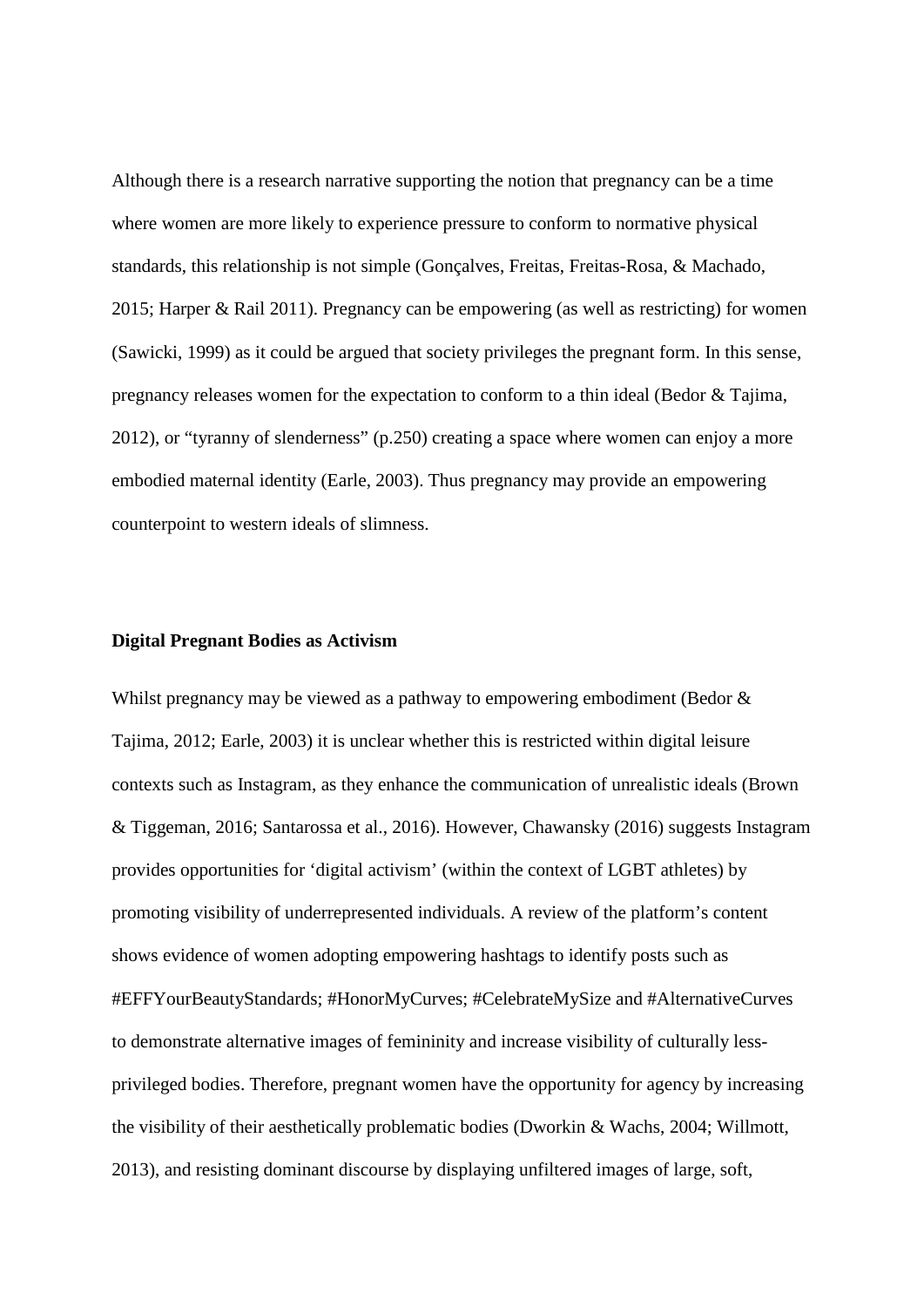pregnant bodies with markings of pregnancy such as stretch marks, loose skin and prominent veins.

The 4<sup>th</sup> Trimester Body Project which aims to 'celebrate the uncensored beauty of motherhood' by educating and empowering people through images and storytelling has over 47,000 followers on Instagram, and their associated #stopcensoringmotherhood campaign has over 25,000 posts associated with pregnancy, birth and post-natal experience. Campaigns meet the call for "more alternative and transgressive subject positions to better represent the complex and varied experiences of pregnant women" (Harper & Rail, 2011, p.12.). These allow for more varied and realistic constructions of the pregnant subject, drawing upon feminist post-structuralist theory which views pregnant bodies as socially constructed through cultural practices such as discourse (Rail 2002; Weedon 1997). This approach sees women as being able to resist traditional discourse on the pregnant body (Jette & Rail, 2013) and promises change by challenging the oppression of women and improving conditions through research (Sprague, 2005). Ultimately, social media platforms have potential to challenge normative assumptions about pregnant bodies and afford (some individuals) some freedoms. Furthermore, the interactivity and pace of digital leisure can potentially make it more culturally communicative than traditional forms of leisure (Spracklen, 2015) allowing it the potential to be a powerful vehicle for change.

Increasingly, research exploring the experience of pregnant women questions dominant discourses of power (Jette, 2011 & Jette & Rail 2013 see also Foucault, 1988), and disrupts these by addressing the way we communicate ideas (discursive ways) and the way we do things (practical ways) (See Markula 2014). This allows digital leisure to be viewed as a site of both normative reproduction AND challenge, and facilitates questioning on how digital leisure platforms such as Instagram could be used to capture pregnancy in a less normative tone. In a recent special issue editorial on digital leisure, Silk et al. (2016) call for work that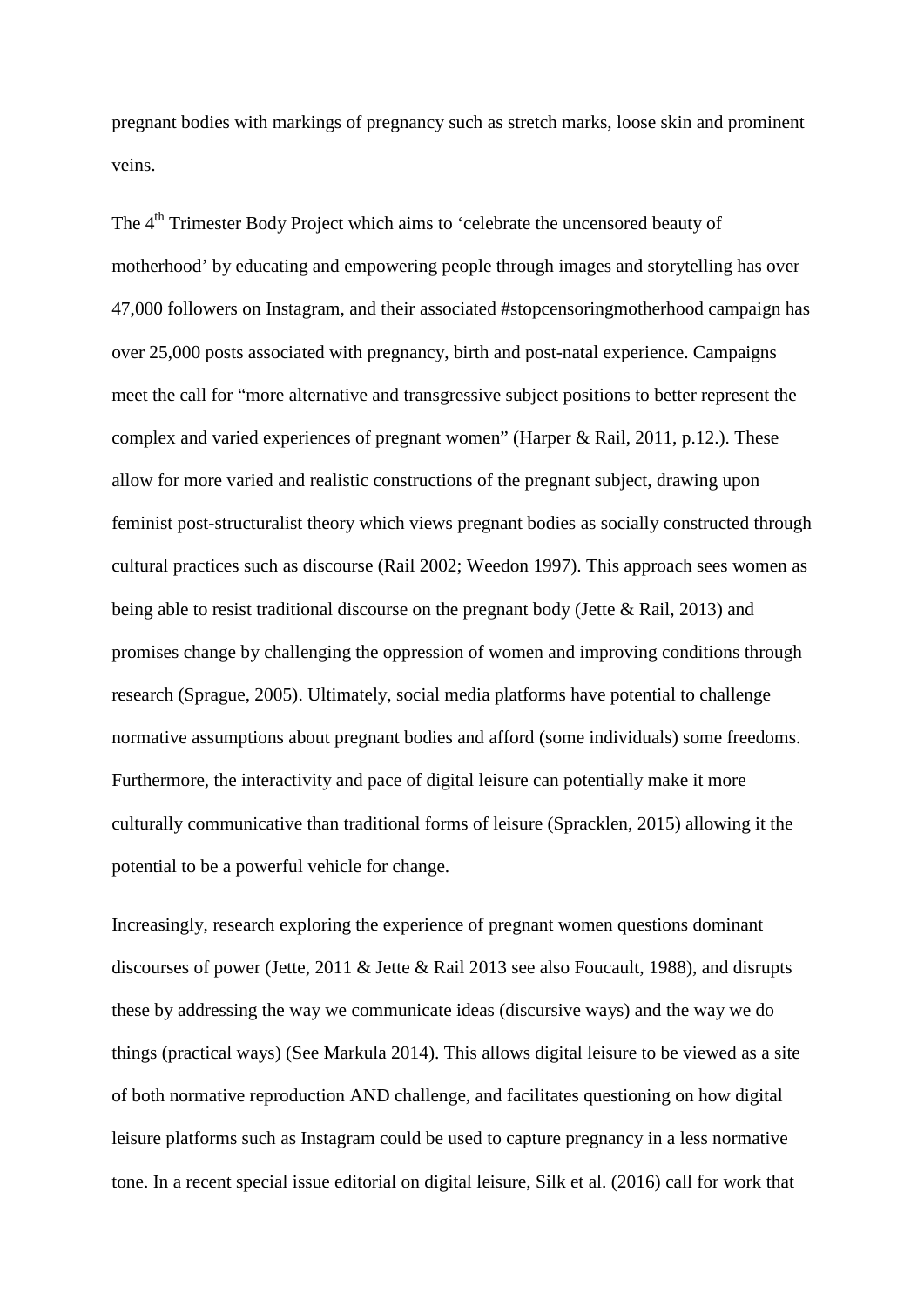actively challenges 'sites of injustice and inequity engrained within digital leisure cultures' (p.718) and helps develop our understanding of how digital leisure cultures control, govern and regulate citizens and their bodies. They call for critical questioning regarding how digital leisure celebrates and pathologises bodies, and work that explores which bodies matter and are visible (and those which are less visible) within digital culture. In adopting a critical framework, the current research can contribute to both exploration and action. This research will consider that Instagram images generally portray an enviable elite lifestyle and hegemonic (white, heterosexual) ideals about beauty. These representations of the normalised pregnant body are exclusive and as such can be disruptive for all pregnant women. It is therefore essential that research focusses on how digital leisure impacts how pregnant women experience their bodies in multiple contexts, as well as actively addressing which types of pregnant bodies are visible.

## **Method**

Research that uses Instagram posts as units of analysis generally adopts a quantitative or mixed approach (Doring et al 2016; Hu et al. 2014; Manikonda et al 2014; Smith & Sanderson 2015; Ward 2016). However, this study utilised discourse analysis in to explore dominant discourse surrounding pregnant women's bodies apparent through self-presentation on Instagram, and explore potential areas of challenge and resistance. It is unique in that it adopts a more inductive framework, allowing for exploration of the richness of the phenomenon, thus having implications for content selection and analysis.

# *Content Selection*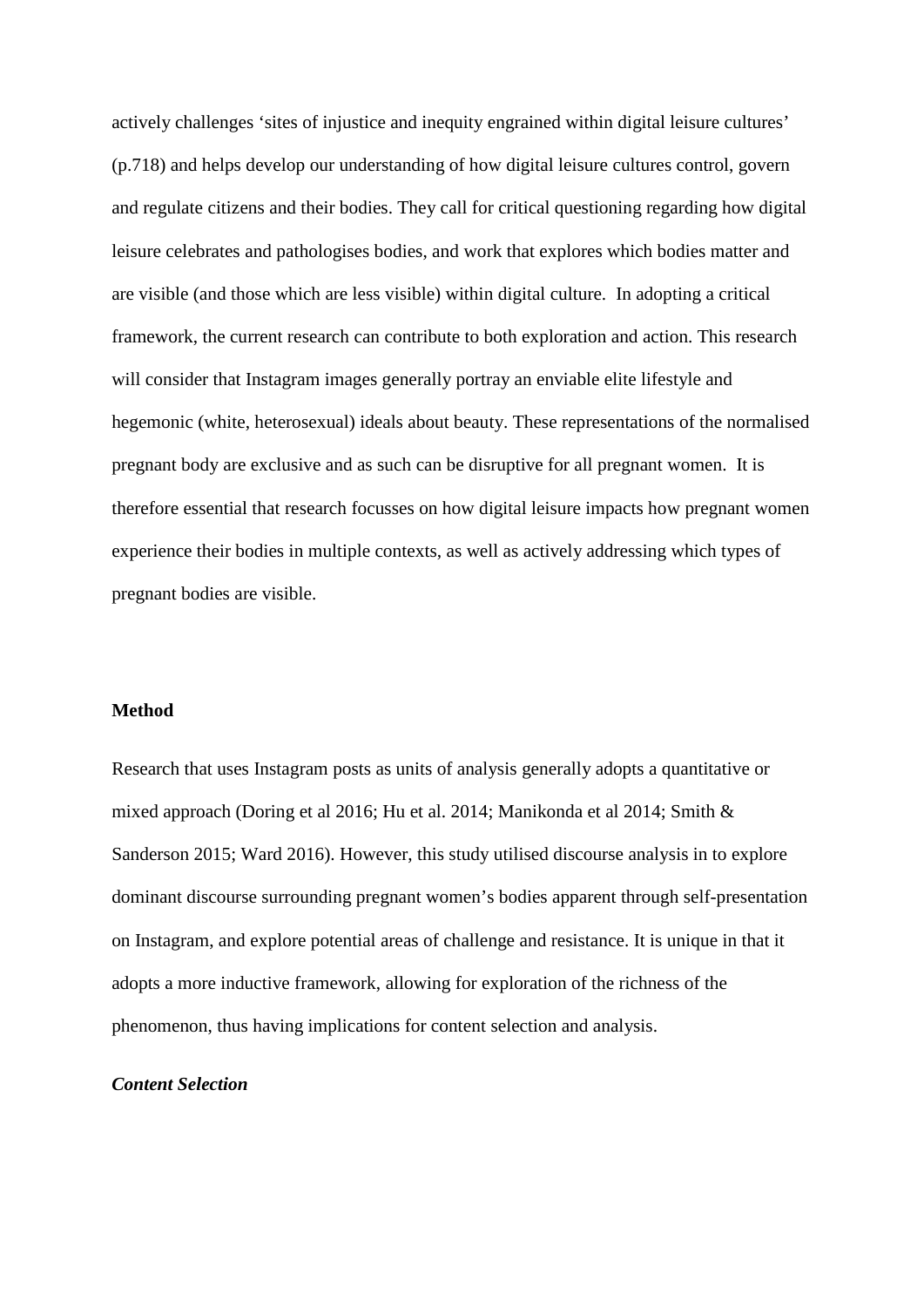Content was selected from user-generated posts on Instagram, including visual and textual data in the form of photographic posts and the text from the post author accompanying these. Whilst there was additional data (hashtags and comments from other users) analysis of this was not aligned with the study objectives. However, as with existing research (Pila et al., 2017; Tiidenberg, 2015) hashtags were used as identifying labels to obtain relevant content. To obtain posts relating to the self-presentation of the pregnant female body, popular hashtags relating to this theme were identified. Instagram analytics (number of occurrences of hashtag identified in Instagram search bar), and a review of the associated content, the following hashtags were selected as they yielded information rich cases in line with sampling for qualitative research studies: #pregnant (6,723,539 posts) #pregnancy (4,708,900) #preggo (1,084,398) #firsttrimester (53,902) #secondtrimester (143,245) #thirdtrimester (369,857). Instagram posts were used to identify relevant accounts that met the inclusion criteria (Table 1) which could be explored in depth by the researcher. Accounts were identified in this way until a point of data saturation had been reached.

Table 1

Inclusion Criteria

| Criteria                                             |
|------------------------------------------------------|
| Public accounts                                      |
| Pregnant women                                       |
| Posting photographic data and text on their own feed |
| English speaking                                     |

Only posts containing image data (as opposed to video posts) were included in line with the analytical approach. To meet the study's aims of exploring self-representation, and to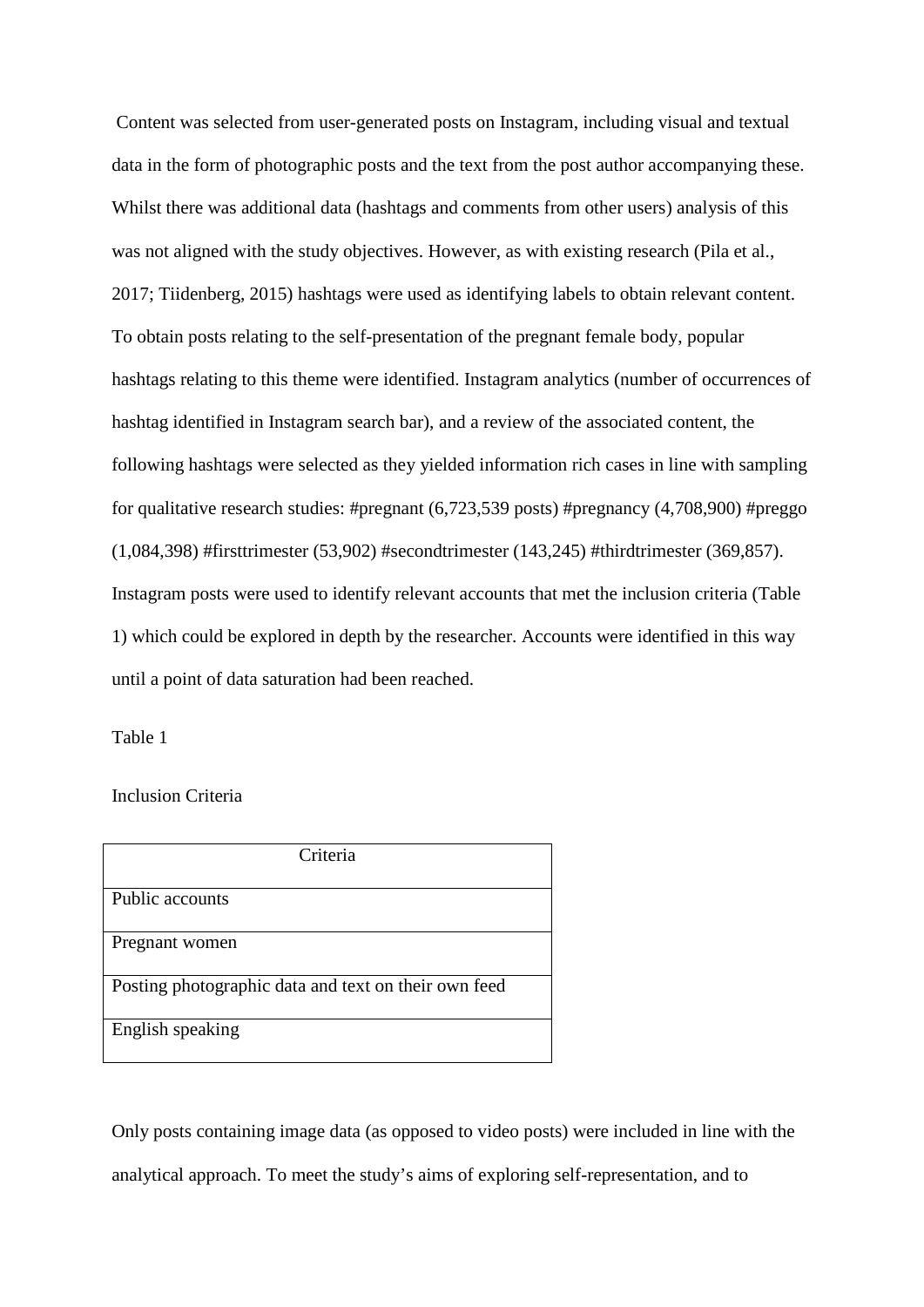negotiate potential ethical issues images needed to be of pregnant women's own bodies from personal accounts. Many posts were excluded as they were from companies marketing pregnancy related goods and services or from users compiling pictures of pregnant women (including pornographic images). To further negotiate ethical issues, the accounts needed to be public. Finally, only posts from English-speaking women (confirmed by accompanying text) were included so that the captions alongside the photos could be analysed.

60 posts were identified as meeting the criteria from the public accounts of 16 pregnant women . These were posted in five countries: the USA (9), the UK (4), Australia (1), Belgium (1) and Canada (1). The posts were continually sampled until there was significant and consistent repetition of themes. The image and caption data from these posts were then imported into Nvivo 10 for coding and analysis. Each of the participant's Instagram identifying names (handles) has been changed from the original to protect anonymity. Furthermore, direct quotations have been paraphrased throughout so that they don't serve to identify users.

# *Discourse Analysis*

Discourse analysis views bodies as created through language (Harper and Rail, 2011) therefore the coding process requires engagement with the language and exploration of the truths given by their repetition. The analysis process was conducted in three stages in line with the approach outlined by Howarth (2000). Firstly was a process of 'translation' where the Instagram posts and accompanying images were translated into textual form using the 'region' and 'content' tools on Nvivo 10. This leads the researcher to immerse themselves and to develop a sense of the whole text. Secondly the theoretical perspectives were applied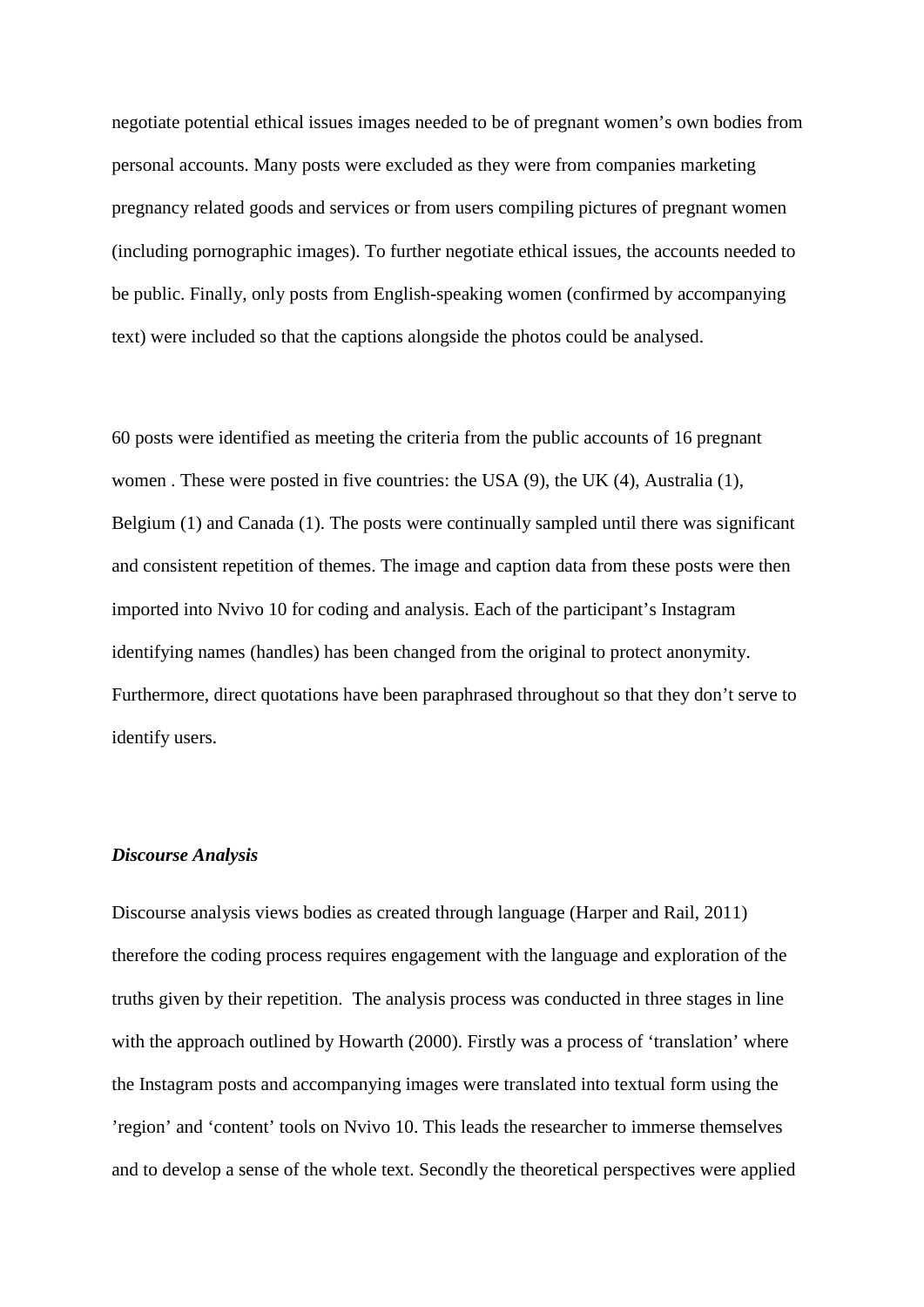to the textual data, involving the 'articulation and modification of abstract concepts' (Howarth, 2000, p. 141). This stage examines the ways in which the objects under study (in this case the pregnant body) are constructed in the text. Finally, a further layer of analysis associated with both Foucauldian and post-structualist discourse analysis (Jette & Rail, 2013) were deployed including the critical questioning of positioning, and practices of power (Georgaca & Avdi, 2011) as well as considering potential for challenge and change within these contexts. Key themes were then derived from this initial coding process by grouping coded data based on content using the philosophical lens of Foucauldian analysis and feminist post-structualist theory. Once themes were identified they were second checked by a research colleague with experience in discourse analysis and online research methods to enhance the overall rigour of the study.

#### **Results and Discussion**

## *The 'Perfect Pregnancy'* **and Middle-class, Consumptive Ethic**

The accounts were oft dedicated to the reinforcement of dominant discourse through bodily practices surrounding how to do pregnancy 'well' or the 'perfect' pregnancy echoing notions of 'living properly' (Bonner 2008, p. 549) as culturally pervasive corporeal manifestations of a neoliberal body aesthetic. To conform the women needed bodies constructed in-line with ideals through the consumption numerous goods and services.

In line with symbolism of a good, enviable life, images within our data were often well-lit and professional looking shots of groomed (nearly exclusively) white pregnant bodies adorned with maternity fashion, often consuming obscure 'super foods'. These bodies were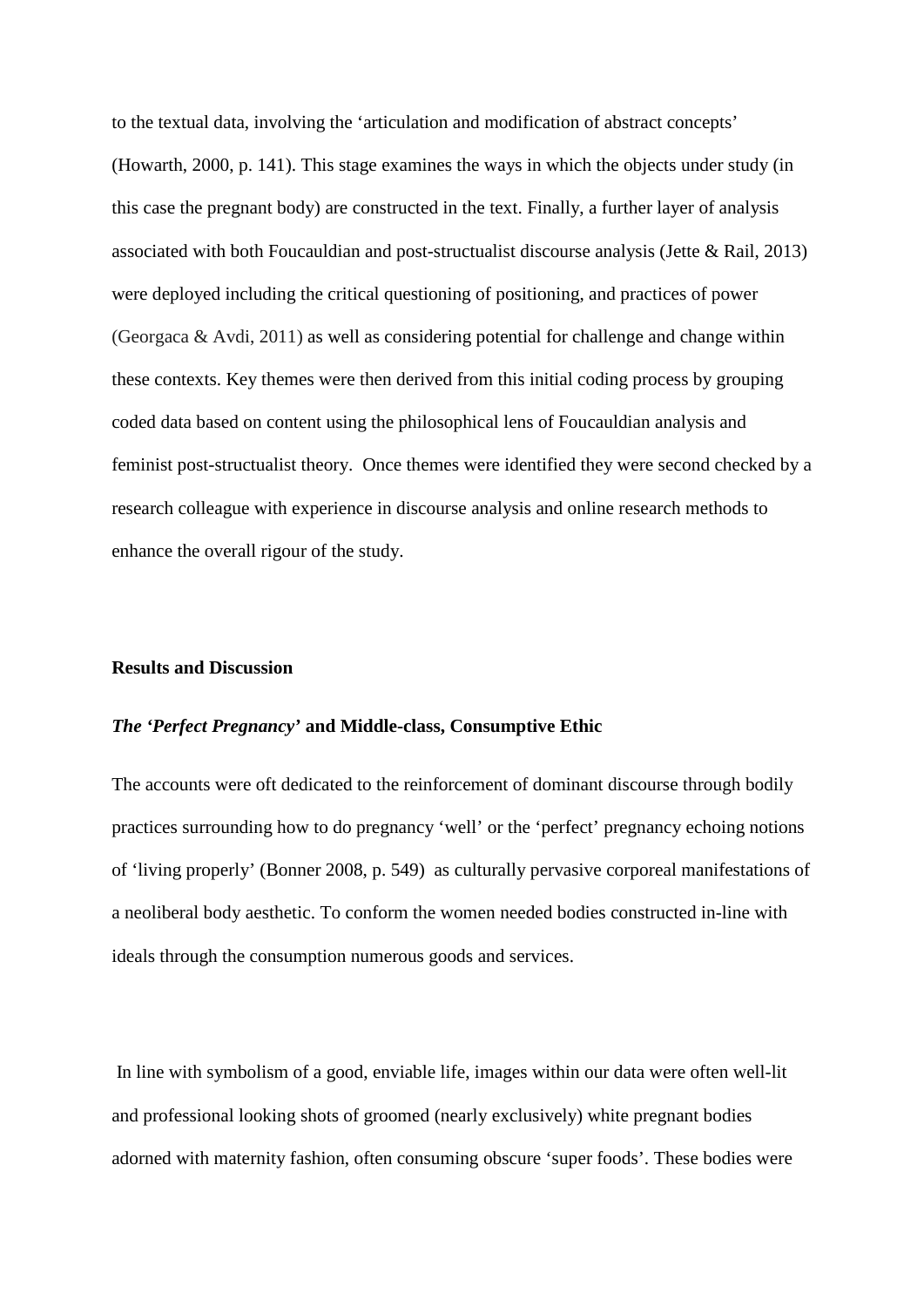artistically arranged, and set to the backdrop of spotlessly clean, well-manicured homes or in exotic #babymoon locations. The images and text told the story of how to have a 'successful pregnant body' built on the concepts of commodification, exclusivity, consumption, and the pursuit of 'perfection'.

This echoes the notion of 'living properly' and consumptive ethic outlined by Silk, Francombe and Bachelor (2011) who describe this process as the consumption and positioning of one's self as middle class tastes, lifestyles and values as a normative ideal. Thus, the posts demean working and lower class preferences, and regulate those who fail to conform to a middle class consumptive ethic (Bonner 2008; McRobbie, 2004; Ringrose & Walkerdine 2008; Silk, Francombe & Batchelor, 2011).

Many posts demonstrated bodily commodification to the extent to which the images and accompanying text read like media advertisements (often posts were sponsored). These posts emphasised consumption as a vital aspect of doing pregnancy 'well'. In this sense the discourse surrounding the perfect pregnant body is 'classed' (in addition to being heteronormative and racially exclusive) in rendering those without the means to engage in these practices as less visible and less relevant. @poshmama986 posted an image of herself dressed in an elaborate gown walking along a beautiful beach with the caption:

*Oh wow thank goodness… we've arrived in Babymoon Nirvana… I feel like a pregnant princess!! So excited for3 days of pampering at @xxxhotel .*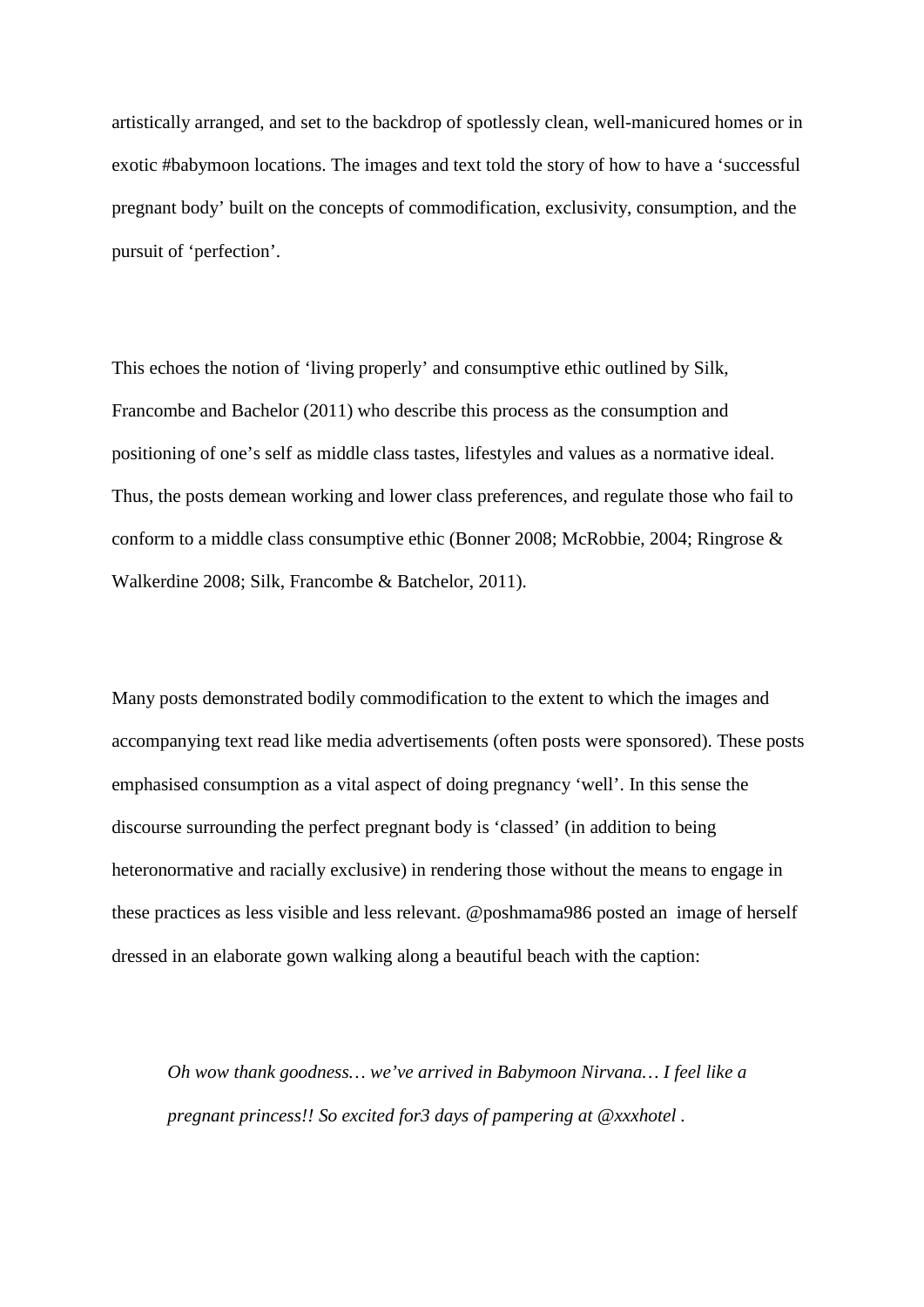As with the other forms of consumption outlined above, the notion of the 'babymoon' and 'pampering' creates a classed pregnant body afforded the luxury of time and space. Other posts made by @poshmama986 demonstrate her modelling a vast selection of maternity fashion clothing, images of her holding extravagant bouquets of fresh flowers, and posed on luxurious home furnishings. This paints an exclusive, 'classed' picture of pregnancy perfection that is unobtainable to most, and reiterates "the positioning of middle class tastes (literally) lifestyles and values as normative" (Silk, Francombe, & Bachelor, 2011, p.16).

The level of bodily commodification and lines between the 'authentic' and 'advertised' are blurred further by some women, who's personal accounts actively and purposively encourage pregnant women to engage in consumption to construct 'perfect' pregnant bodies. In yet another post showing a perfectly polished white woman walking along a beautiful beach (bodies in nature seemed to also be a theme of pregnancy perfection) @melissajaysmith captions:

*This morning after a doctors appointment and Damien and I walked around the beach and ate the most delicious acai bowls…I somehow squeezed this belly into this cute dress that's under 30 dollars*�*! To shop my look sign up for [@liketoknow.it](https://www.instagram.com/liketoknow.it/) It is an easy way for you to shop via Instagram.*

This quotation demonstrates how the platform design facilitates consumerism and reinforces neoliberalist ethics. The aesthetic focus of Instagram allows it to be the perfect partner platform to market goods and services by cashing in on the neoliberal turn toward the individual, and bringing previously non-comodifiable aspects of personal identity into the marketplace, turning lifestyle into gods and labour.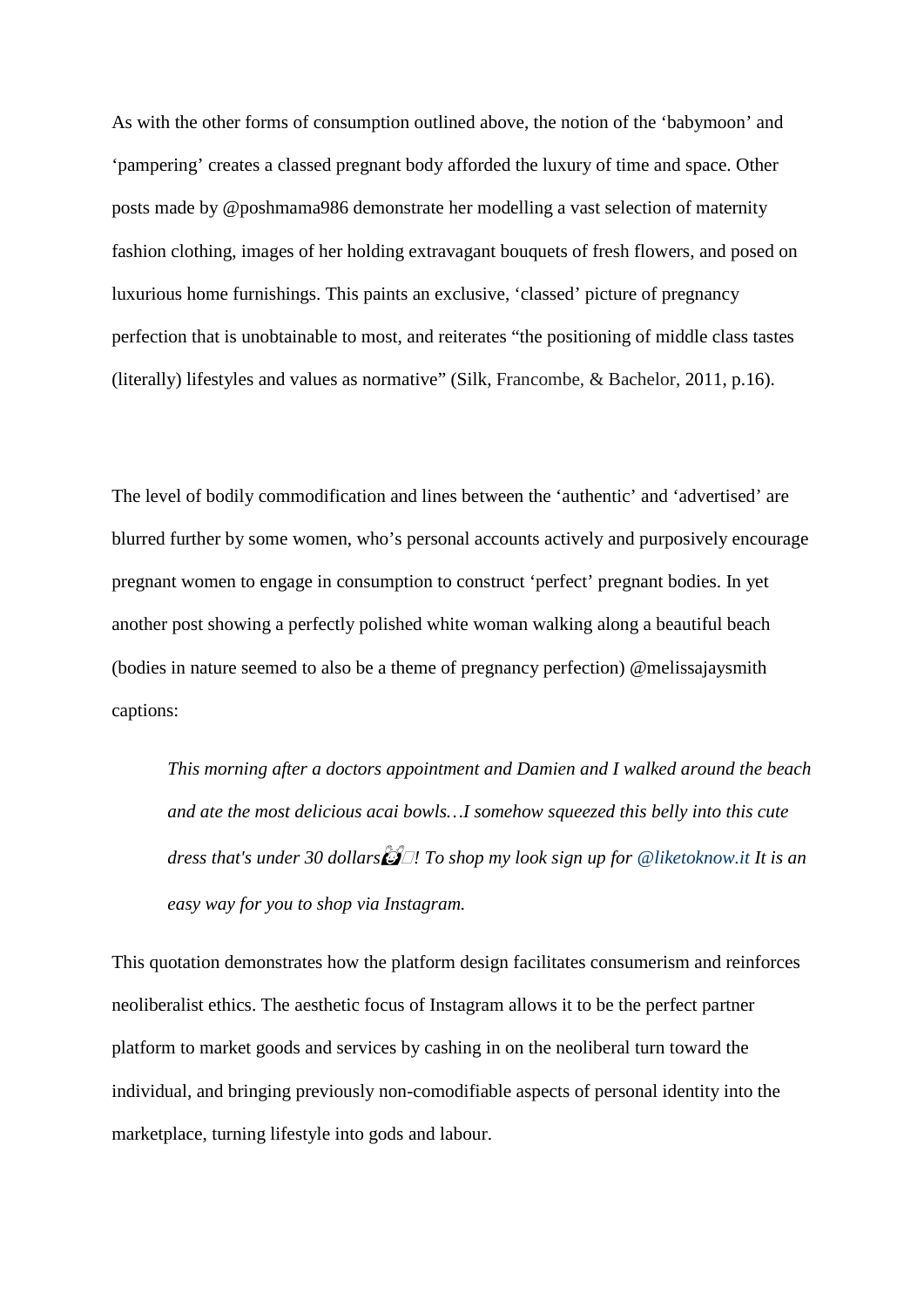Whilst the theme of 'perfect' pregnancy reflects culturally prevalent pregnancy ideals, it is important to note that these may be exaggerated within the research context as Instagram is designed in a way that facilitates consumer-driven visual marketing of goods and services. Instagram specifically facilitates collaborations between the personal accounts of users with significant followings and companies selling goods and services looking to increase their visual advertising reach. Applications such as LIKEtoKNOW.it allow users to 'shop' products from other Instagram user's posts (if the user also has the app and has been approved by the organisations 'secretive' selection process). In this sense pregnant bodies may actually become an active and purposeful advertisement, actively reinforcing the consumptive ethic (Bonner 2008; McRobbie, 2004; Ringrose & Walkerdine 2008; Silk, Francombe and Batchelor, 2011). The Instagram posts reconstitute the way in which women's pregnant bodies are being presented as being in constant need of consumer spending to conform to increasingly narrow judgements of female attractiveness, and highlight the oppressive power in the form of consumptive ethic.

Examples of alternative consumptive patterns (for example working class consumption) were absent from our data. This is somewhat unsurprising as Instagram is utilised disproportionately for displays of middle class lifestyle and consumption (Abidin, 2016; Marwick, 2015). However, other research on pregnancy and Instagram, has demonstrated rare examples of how less economically privileged pregnant women may engage with the platform (Tiidenberg &Baym, 2017). Tiidenberg and Baym saw examples of pregnant women 'wishlisting' or 'thrifting' on Instagram, reflecting an alternative yet aspirational class consumptive ethic. Their research also demonstrated that the pregnant women on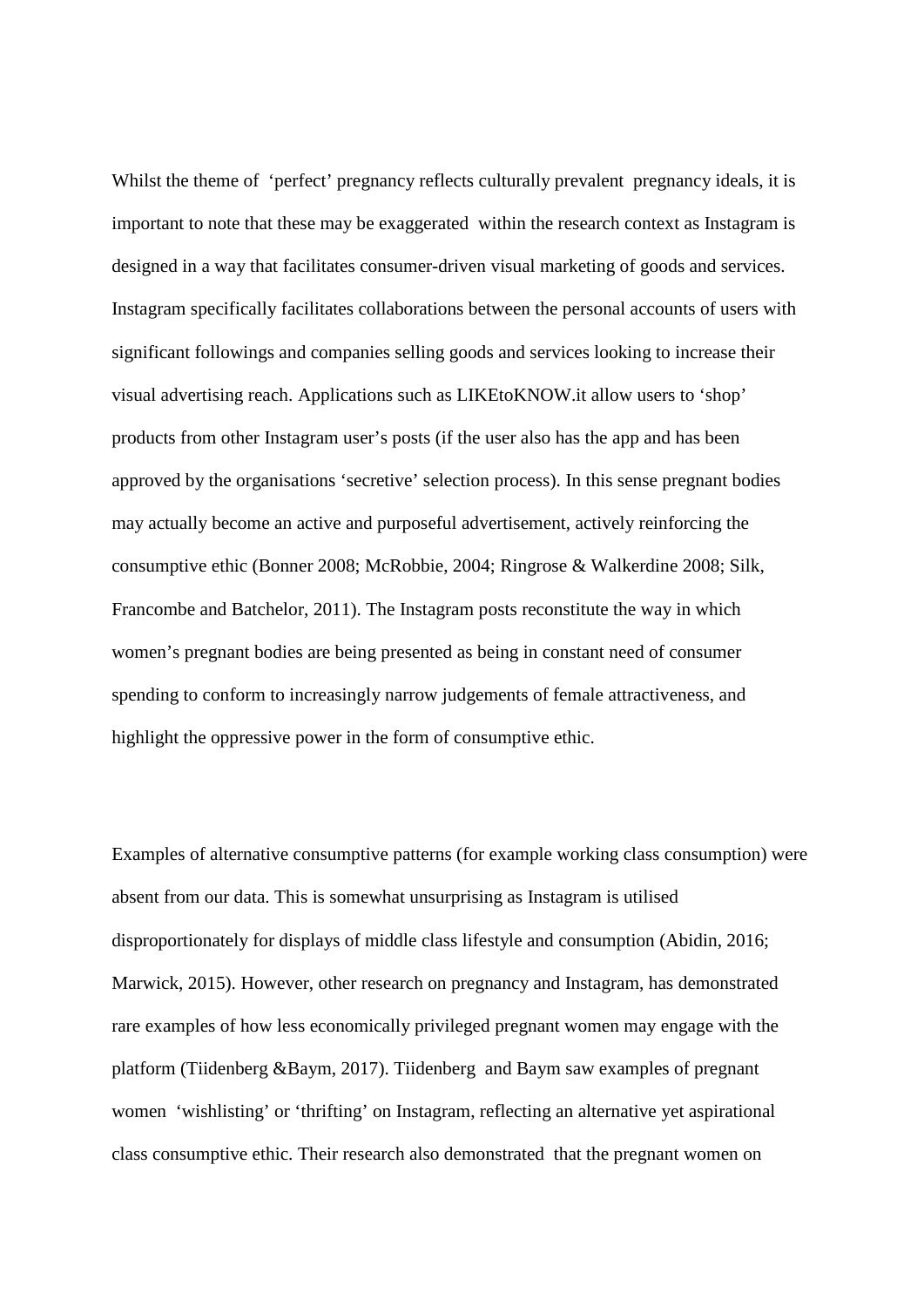Instagram within their sample who could not afford to purchase goods to reinforce the notion of a perfect pregnancy would be more likely to reinforce other ways in which they performed a 'responsible pregnancy' (p.10) for example through additional declarations of love, or playing classical music to the foetus. Despite this, the 'living properly' consumptive ethic associated with middle-class and aspirational higher-class sensibilities is clearly dominant on Instagram, imposed throughout dominant discourse surrounding these women's bodies.

The 'perfect pregnancy' in this context demonstrated a culturally consistent ideal that was communicated to and policed by the pregnant women, that was both class and race specific Depictions of the normalised citizen are bound in within the Instagram accounts of pregnant women with power relations characteristic in the presentation of bodies; particularly with regard to the assumptions about the relationship between class, race, gender, and, pregnancy.

# *Doing Exclusive Heteronormative Pregnant Femininity*

The nearly exclusively (it was presumed that one woman would classify as multiracial) white women were often posed in romantic embraces with (exclusively) male partners, and/or their children, further reinforced by loving sentiments displayed in captions. In an artistically arranged, professionally looking photograph @belgianmamaproud shares a silhouetted image of herself and her partner in an embrace, foreheads touching and bump prominent between them set to the backdrop of the Dubai desert with the caption:

*Couples that are meant to be are the ones who go through everything designed to tear them apart and come out stronger". I think this quote sums up our relationship pretty well...* What better day today to remind you how much I love you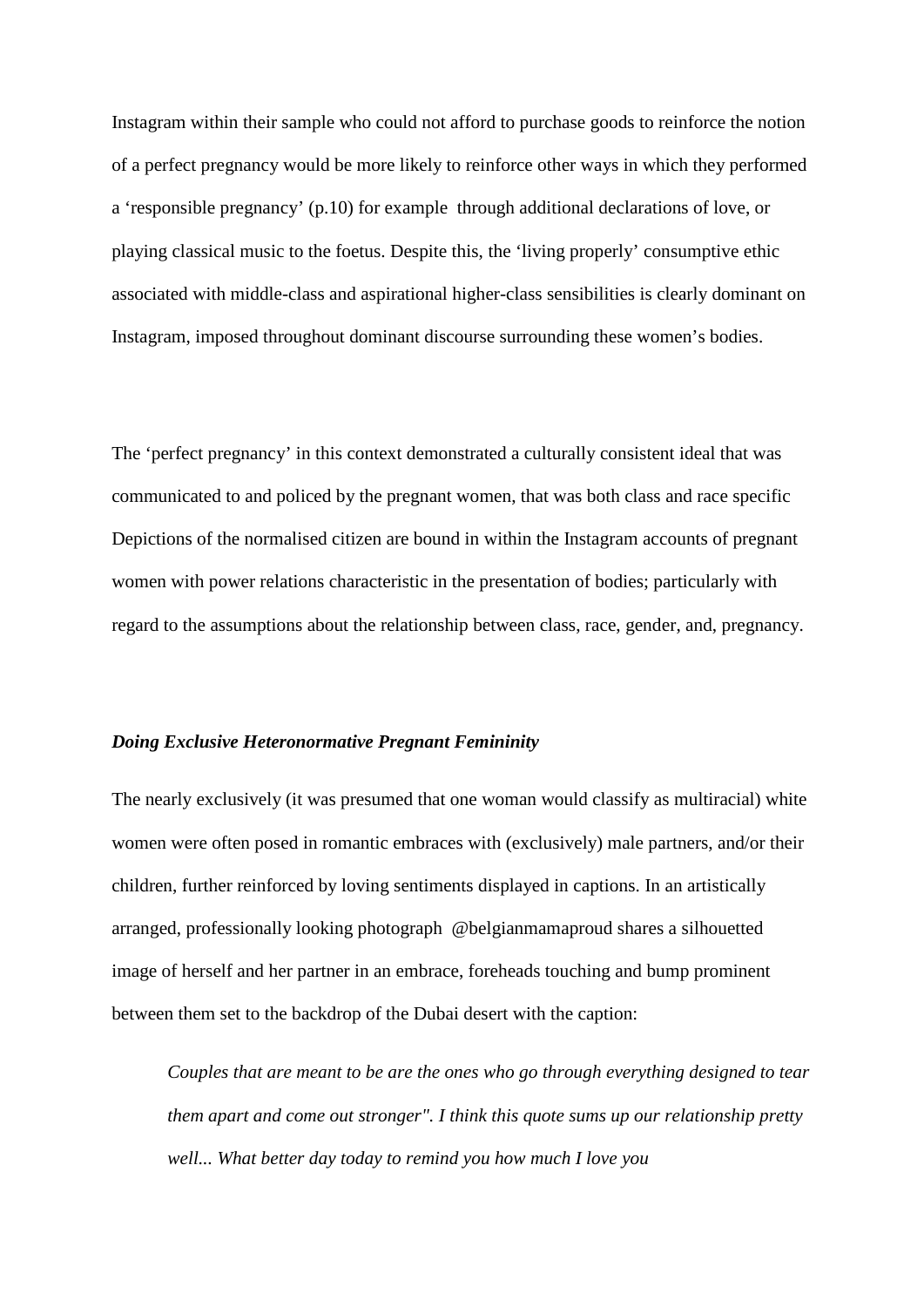Similarly, @melissajaysmith shares an image of her and her partner embracing on a beach (again in a beautiful gown but this time adorned with fresh foliage) alongside the declaration:

*Thinking about this man that I love so much becoming a daddy seriously makes me want to cry*

@miss.hubermat posted a number of individual images of posing in lingerie with cleavage exposed, as well as photos of her wearing exposing outfits in embraces with her partner who proudly caresses her body. She was also one of the many women who shared photos where their hair was perfectly styled, make-up done, nails painted, and bodies adorned with glamorous accessories.

These posts revealed presentations of specific kind of 'proper' heterosexual femininity in line with the assumption of 'compulsory heterosexuality' (Rich, 1980), which showed women relationally through their husbands. These women emphasise their femininity in an attempt to fit into the hetero-sexy norms maintained and policed within digital cultures, and avoid discrimination, yet simultaneously risk being overly sexualised and trivialized. Therefore in this context digital leisure cultures do little to emancipate women from oppressive notions of pregnant sexual hetero-normative femininity.

Tiidenberg (2015) also discusses the cultural importance of Russian women being 'motherly' and 'beautiful' as well as 'wifely' (p.1748) to reinforce (and embody) emphasized femininity. Whilst the Russian woman reinforced their heteronormative femininity performativity by sharing images of them 'waiting' for their husbands to come home, the women in this research embodied discourse through the use of highly-sexual poses such as pouting and positioning the exposed body with open legs. Whilst this relational identity was more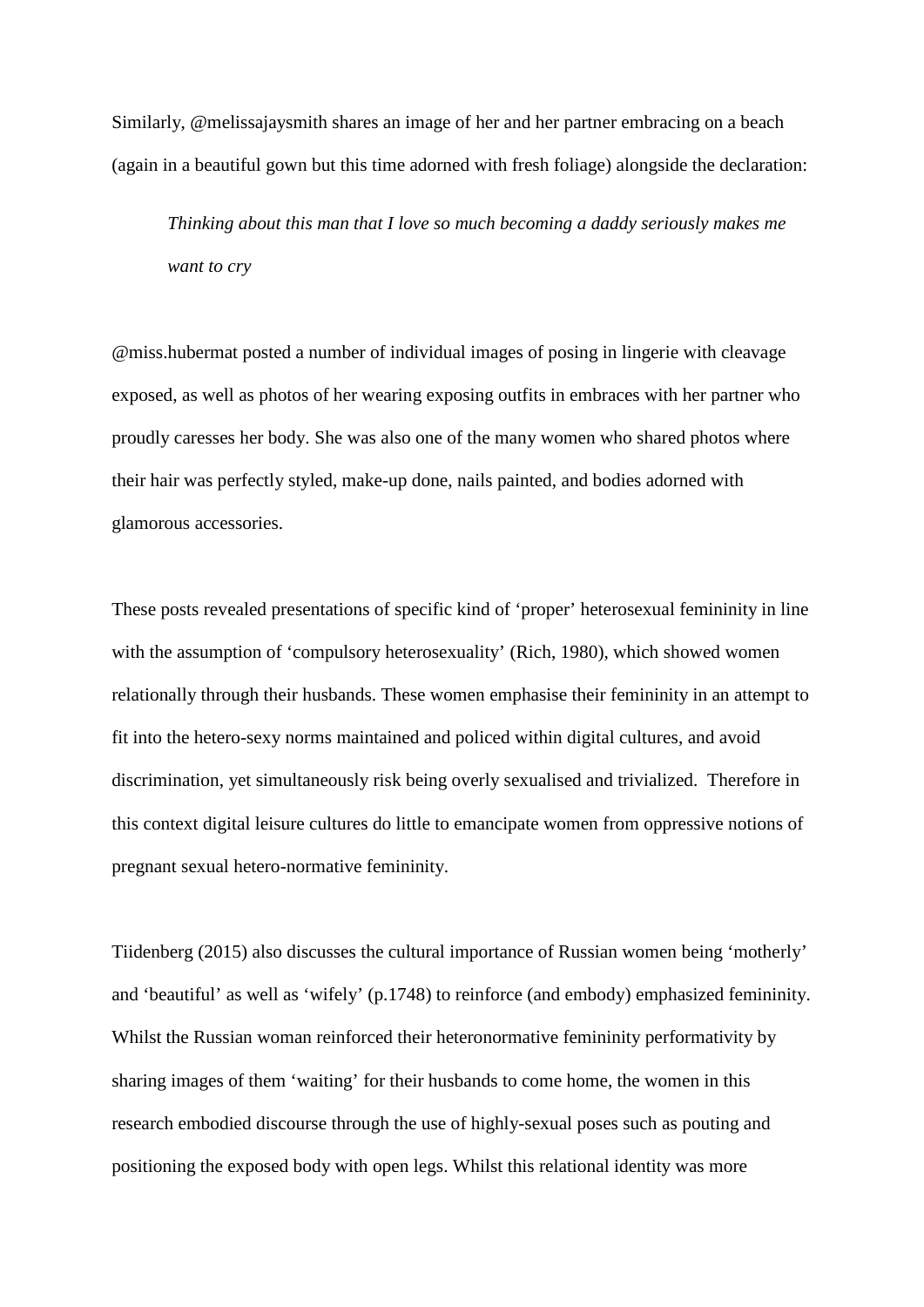apparent in Tiidenberg's 2015 research, there were clear comparisons within the current study. Only heterosexual relationships were referenced within the posts in line with the heteronormative theoretical framework. Herman (2003) defines heteronormativity as more than just the construction of a norm. He argues that it also provides '…the perspective through which we know and understand gender and sexuality in popular culture' (p. 144) requiring compliance to dominant discourse (Dymock, 2011). The compliance to heteronormative discourse surrounding the pregnant body is one such example of this. This demonstrates parallels to the findings from Tiidenberg's (2015) study on the self-presentation of pregnant Russian Women through their Instagram accounts who also found that these women cast themselves as loving wives and partners.

Despite the accounts coming from diverse contexts, both the women in the current study, and Tiidenberg's research emphasise normative self-presentations of femininity and heteronormativity. This reinforces neo-liberalist ethic which unites gender, sex and gendered identities through (hetero)normative discourse surrounding 'compulsory heterosexuality' (Rich, 1980) where notions of sex and sexuality are propagated through sexualisation and other regulatory discursive processes (Griffin, 2007).

In this research the women's bodies, although visibly pregnant were also taught and toned, in line with existing research (Harper & Rail, 2011 and Jette & Rail, 2013) which suggests that pregnant women are disciplined by dominant discourse on obesity which privileges the slender yet toned 'post-feminist' pregnant body and contributes to the aesthetic surveillance of women. The current research also showed women reinforcing 'motherly qualities' with many women sharing images of themselves staring down lovingly and touching their bumps alongside text reinforcing feelings of happiness and love. Women also shared images of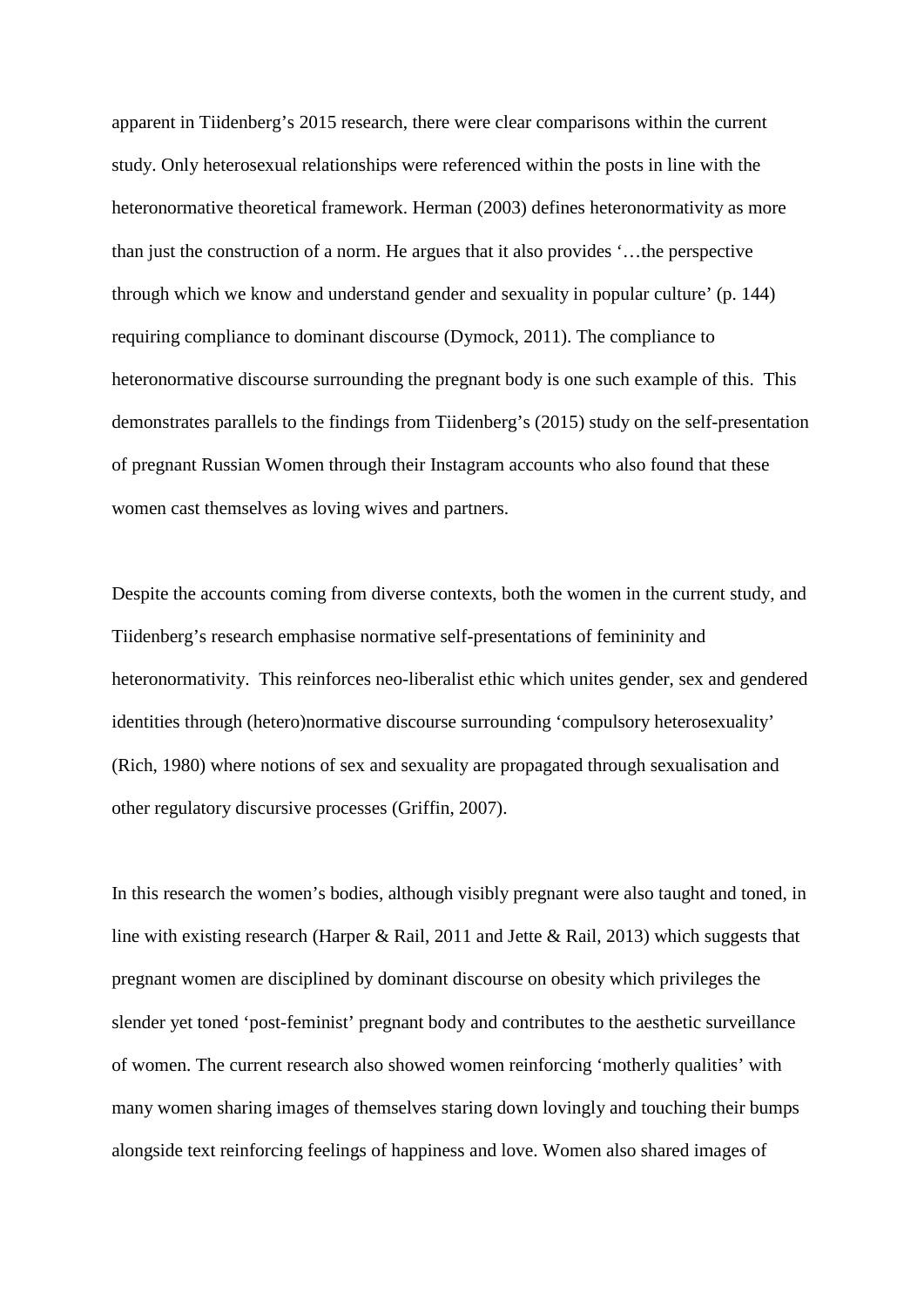themselves and their current children (generally immaculately presented in co-ordinated baby fashion), casting themselves further as in the idealised motherly role. Thus, through their Instagram posts the pregnant women reinforced hegemonic gender roles stereotypes relating to both femininity (passive, dependent and maternal) and masculinity (dominant & independent) that can sustain sexism and the oppression of women (Bartky, 1990). This theme therefore demonstrated clear cross-cultural trends between the sample of Englishspeaking western women in the current study and Russian women in Tiidenberg's 2015 research in terms of the relational identities of pregnant women.

# *Self-surveillance & Hyper-visibility of the Digital Fleshy Pregnant Body*

Women were embodying dominant discourse regarding neo-liberalism, consumption, traditional medicine, heteronormativity, and hegemonic masculinity, and used this to engage in self-surveillance, policing, and monitoring of their pregnant bodies. Not only did they embody these messages, but they also demonstrated engaging in obsessive surveillance. One common practice employed by women in the current study was to post images of their pregnant bodies under text and images outlining the normative (assumed) size of their baby in comparison to certain recognisable foods. For example @andipanda33shows her heavily pregnant body and protruding baby bump underneath text stating '38 WEEKS BABY IS THE SIZE OF A CAKE' with a drawing of a cake. Not only do these images demonstrate that the women are engaging in self-surveillance in terms of regulating their changing bodies, but the comparison to common foods show an embodiment of medical discourse surrounding baby growth 'centile' lines which represent the level of growth that is considered 'normal' and appropriate for babies.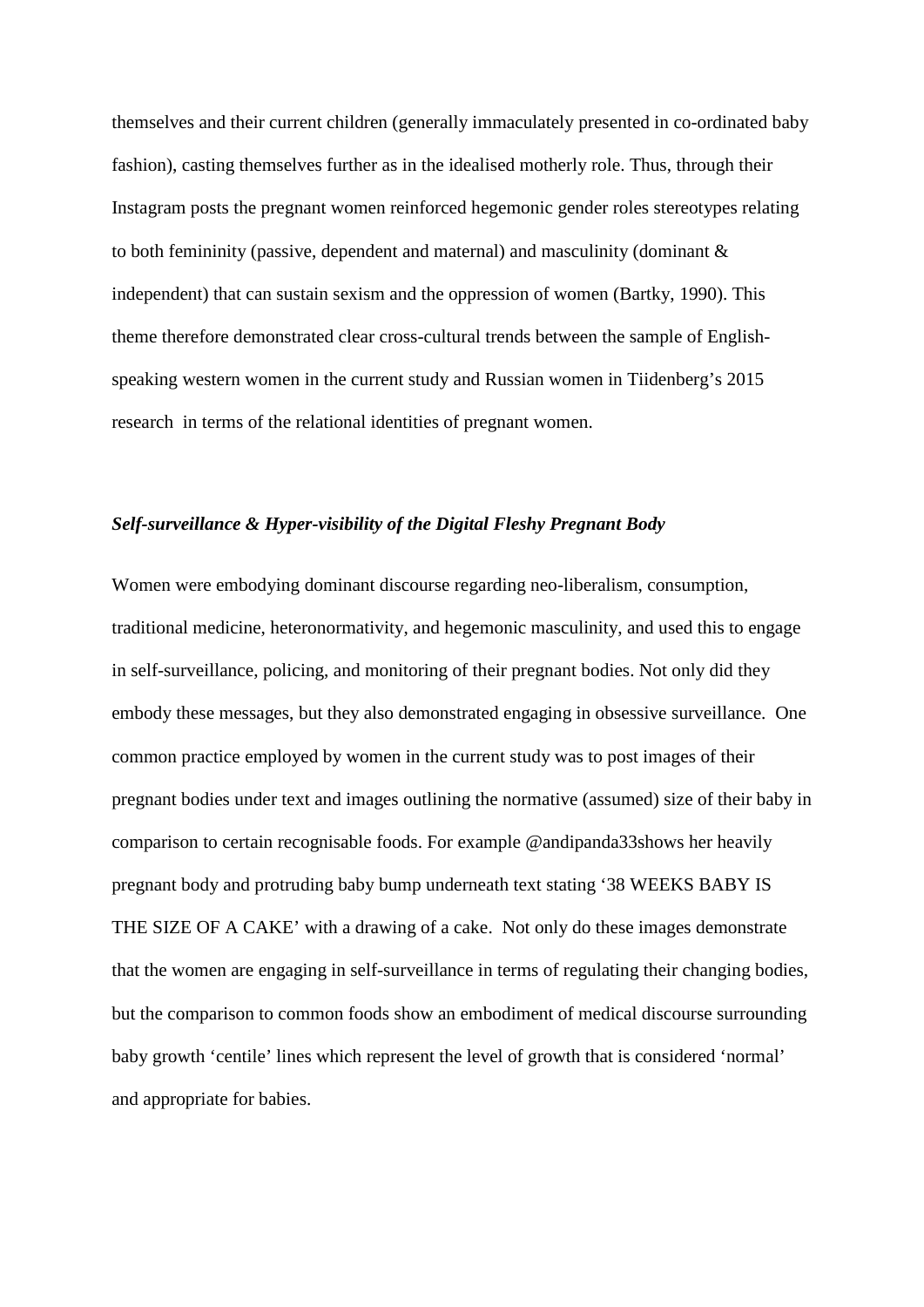In another image set underneath text, @happijan1 posted a picture of her headless body and prominent baby bump under the caption 'Feeling Huge' with the caption 'I feel like an overinflated balloon and there's still 10 weeks to go'. Further posts by @happijan1 show comparison pictures of her body at different sizes with the caption:

*Here I was already 20+ lbs down from my highest weight of 270+ In the middle was my lowest weight, after my wedding, more muscular and fit than I've ever been in my life. On the right was yesterday at 7 months pregnant and feeling fab! I can't wait to have this baby girl and get back to my pre-pregnancy weight and lower!*

These posts demonstrate obsessive self-surveillance, policing, monitoring and re-shaping of the body through digital leisure, and embodiment of the dominant obesity discourse regarding 'appropriate' weight gain during pregnancy (Jette & Rail, 2013 & Harper & Rail 2011). The posts highlight the pressure placed on pregnant women to adhere to guidelines surrounding the normative size to be to have a 'healthy' pregnancy, as well as the pressure to return to pre-pregnancy weight (or lower) with haste.

Another theme of the photographic images was the level of hypervisibility of pregnant bodies. Many of the images showed women in various stages of undress exposing their bare stomachs, (and occasionally their legs and cleavages). Academics have noted that digital leisure actively promotes bodily exposure, and a level of hyper-visibility of the frequently hyper-feminine 'digital/fleshy body' (Silk et al 2016, p. 718). Digital leisure, especially in the form of image–led social media, facilitates an environment that normalises hypervisibility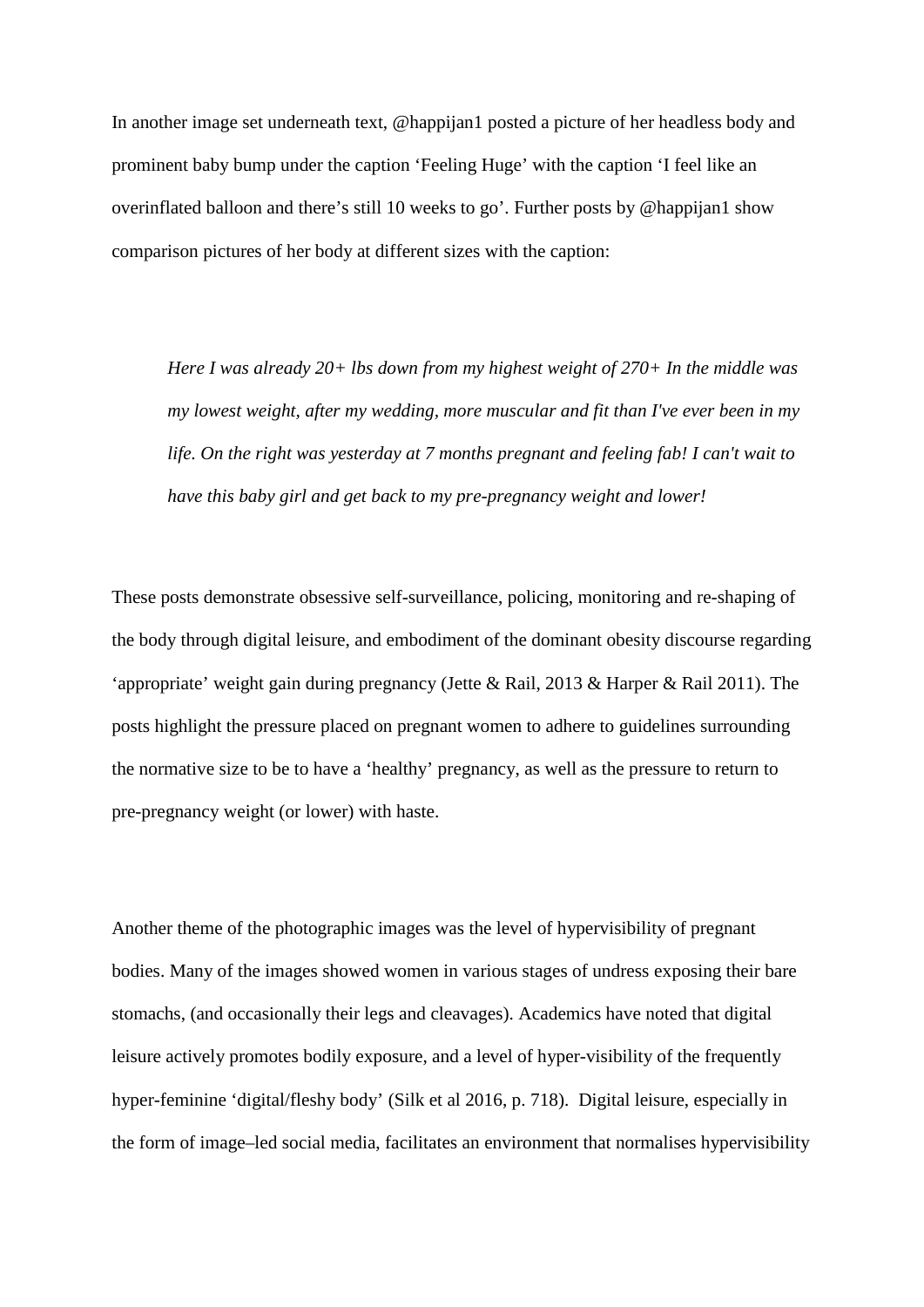of (frequently but not exclusively) female bodies in multiple contexts, with pregnant bodies being no exception. This increased visibility opens these bodies up to increased surveillance (including self-surveillance) and scrutiny.

# *Rejecting the 'Perfect Pregnancy' , Reworking (and Reproducing) Dominant Ideals*

Whilst the ideology of the 'perfect pregnancy' was visibly dominant, analysis also showed examples of pregnant women rejecting this form of self-presentation, 'opting out' of the race to present a disciplined body that complies with dominant discourse. This could be identified as a form of 'digital activism' similar to that outlined by Chawansky (2016). These posts provide increased visibility for a greater range of "more alternative and transgressive subject positions to better represent the complex and varied experiences of pregnant women" (Harper & Rail, 2011, p.12.) and (potentially) allow for more empowering constructions of the pregnant subject. For example, @andipanda33shared various 'unfiltered' images on Instagram throughout her pregnancy showing her stretch marks with captions such as 'embracing it', as well as natural images of her relaxing and pulling faces in casual clothing on the sofa. Images of bellies covered in stretch marks were also posted by @heidimamaxxx with captions like 'tigerstripes'. This demonstrated an alternative, raw, fleshy image of pregnancy that contrasts the common 'rosy-glow' images that represent women's pregnant bodies on Instagram.

Furthermore, whilst the above themes demonstrated that most of the women used Instagram as a tool to reinforce heteronormative notions of femininity, and their identity as loving partners and mothers, some pregnant woman used it as a way to reinforce alternative,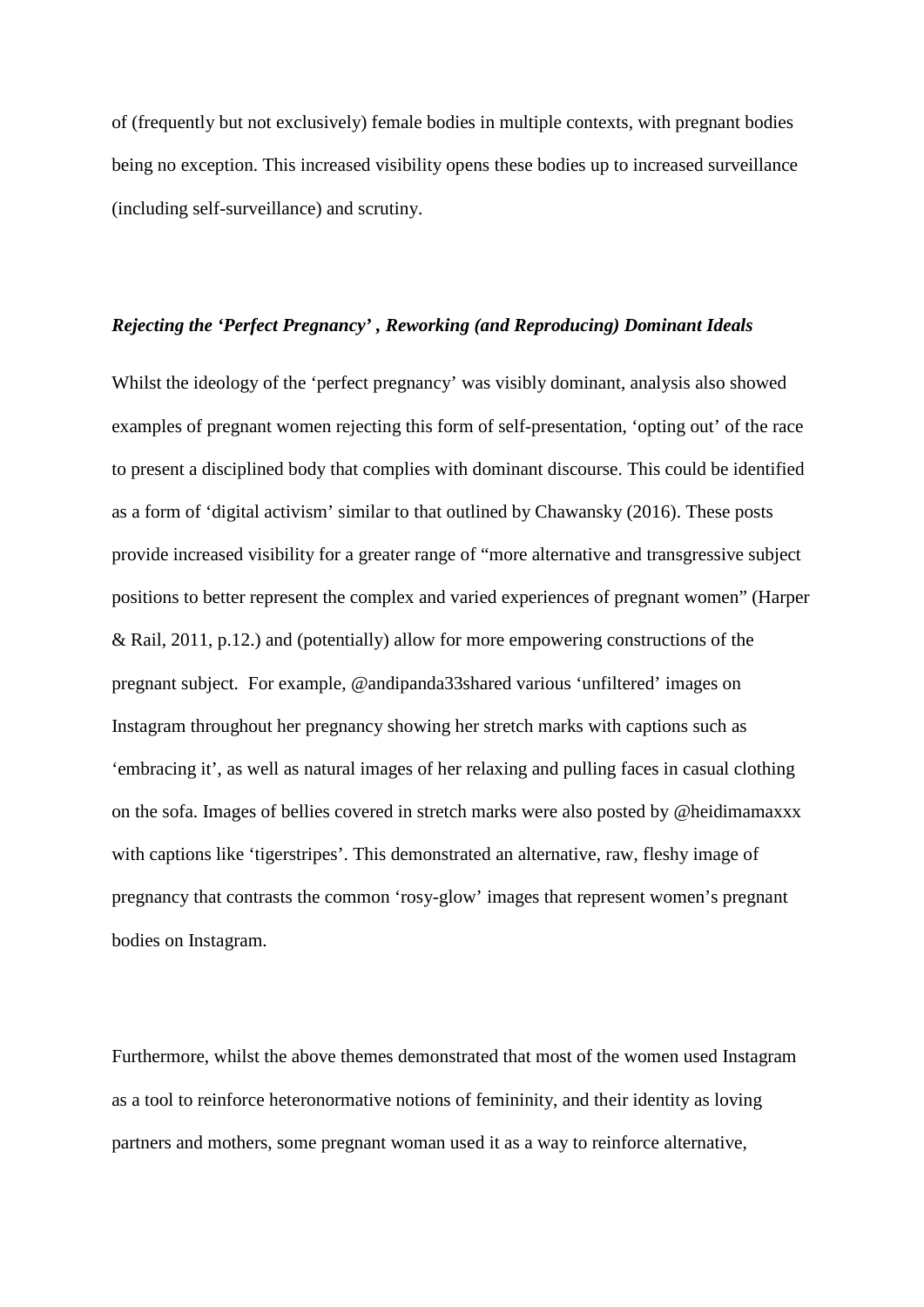personal leisure-based identities that cast them as individuals as well as being relational. @fit\_mimi88 posted numerous images of her muscular pregnant body, including images of herself heavily pregnant in bodybuilding poses, accompanied by text such as:

*My back is looking thicker!*

Whilst @fit\_mimi88 is clearly pregnant within many of the images with an exposed baby bump, she is not referring to her pregnancy within many of the captions. This suggests that as opposed to the many instances of pregnant women using Instagram to reinforce their pregnant relational identities, women are also using it to reinforce alternative and more individualised identities. In a rare post where @fit\_mimi88 does discuss her pregnancy, she shares an image of her exposed bump sat neatly under rippling abdominals and posts the following text:

*Trying to keep the obliques and maintain this level of bodyfat for the rest of this pregnancy* . *After the baby comes I won't be able to exercise a whole lot before my wedding and I want to look and feel like myself on that special day. It might seem that this is something that shouldn't be extremely important at this point but who doesn't want to look and feel their best on their wedding day!? And who says you can't be the prego lady with abs?*

By posting images of muscular pregnant bodies, @fit\_mimi88 uses Instagram as a political vehicle to increase visibility of 'alternative' pregnant bodies, and pose resistance to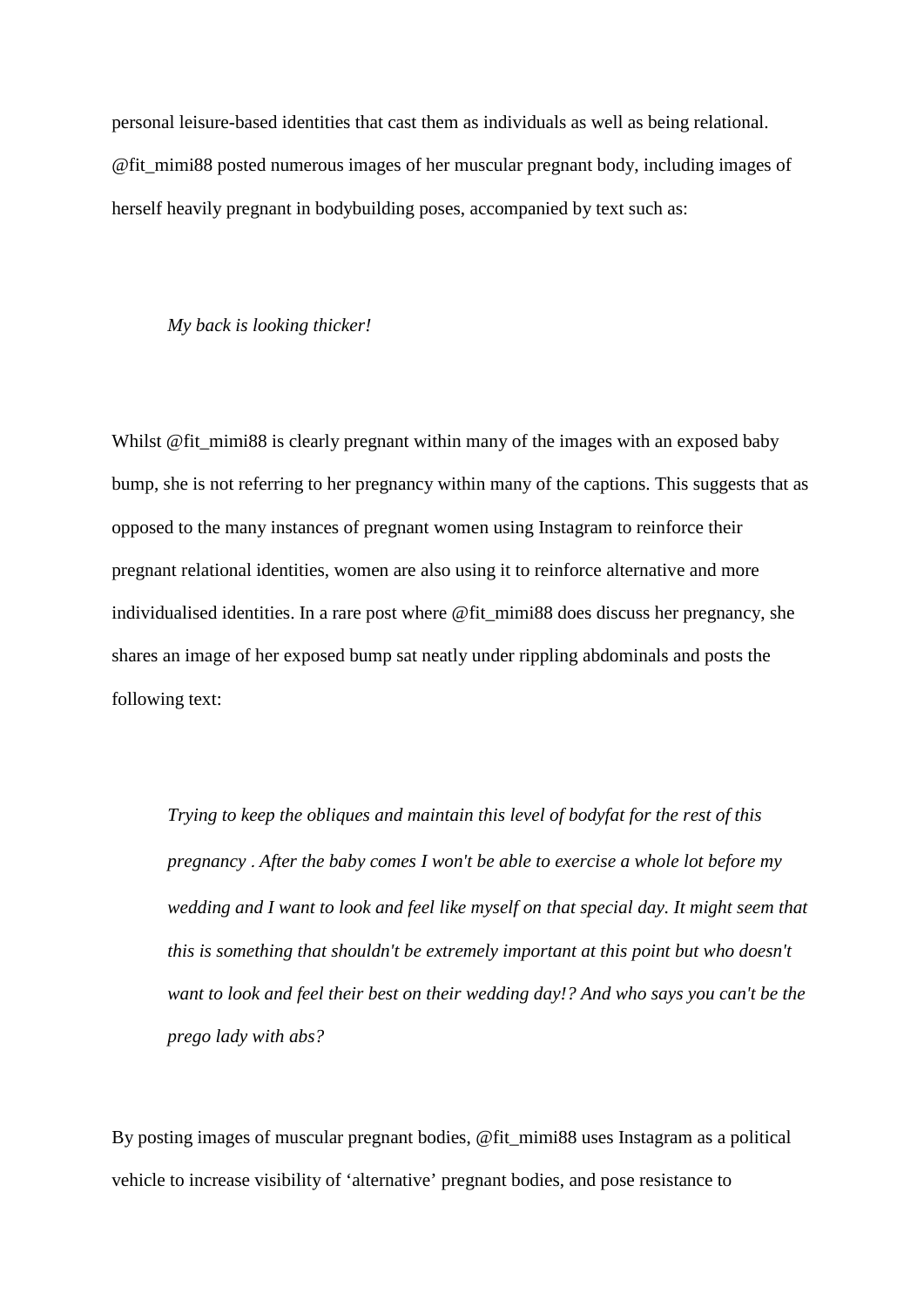oppressive dominant discourses that surround pregnancy. However, whilst these images demonstrate a transgression from the normative image of the pregnant body, academics have suggested that norms surrounding the pregnant body are shifting. Being slim is no longer enough, today women also have to be muscular (Guendouzi, 2004; Holland and Tiggemann, 2016; Tiggemann and Zaccardo, 2016 also see Santarossa et al 2016) forcing us to view socially constructed pregnant bodies through constantly changing interpretive frameworks and shifting ideologies (Hanson, 2004). Therefore hyper-fit pregnant bodies may be contributing to culturally reformed discourse surrounding pregnancy. Jette (2011) argues that discourse surrounding fit pregnancy has the "potential to shape women's subjective experience of pregnancy and exercise' and 'turning it into a guilt- and anxiety-ridden excursion"(p. 307). This growing body of research suggests that pregnant women are being pressured to self-discipline to have a "fit pregnant body with a taut, tight 'bump'' (Nash, 2011, p.50). Therefore it could be argued that pregnant women demonstrating muscularity may be engaging in dis-empowering practices and reinforcing oppressive ideologies as opposed to challenging them. This reiterates post-feminist scholarship that identifies the problematic assumption regarding how women unknowingly perpetuate mediated ideals (Brook, 2008; Markula, 1995 see also Bedor and Tajima, 2012).

Whilst @fit\_mimi88 demonstrates significant muscularity through her Instagram pictures, and a desire to maintain an individualised body subject, the post text reiterates her relational identity as a partner, as well as a pressure to look appealing on her wedding day. @fit\_mimi88 is therefore engaging in bodily self-surveillance to maintain her identity, demonstrating that her body is constructed in line with dominant discourse. Whilst @fit\_mimi88 identifies that her attitude towards her body may oppose normative ideals of pregnancy by stating 'It might seem to some of you that this is something that shouldn't be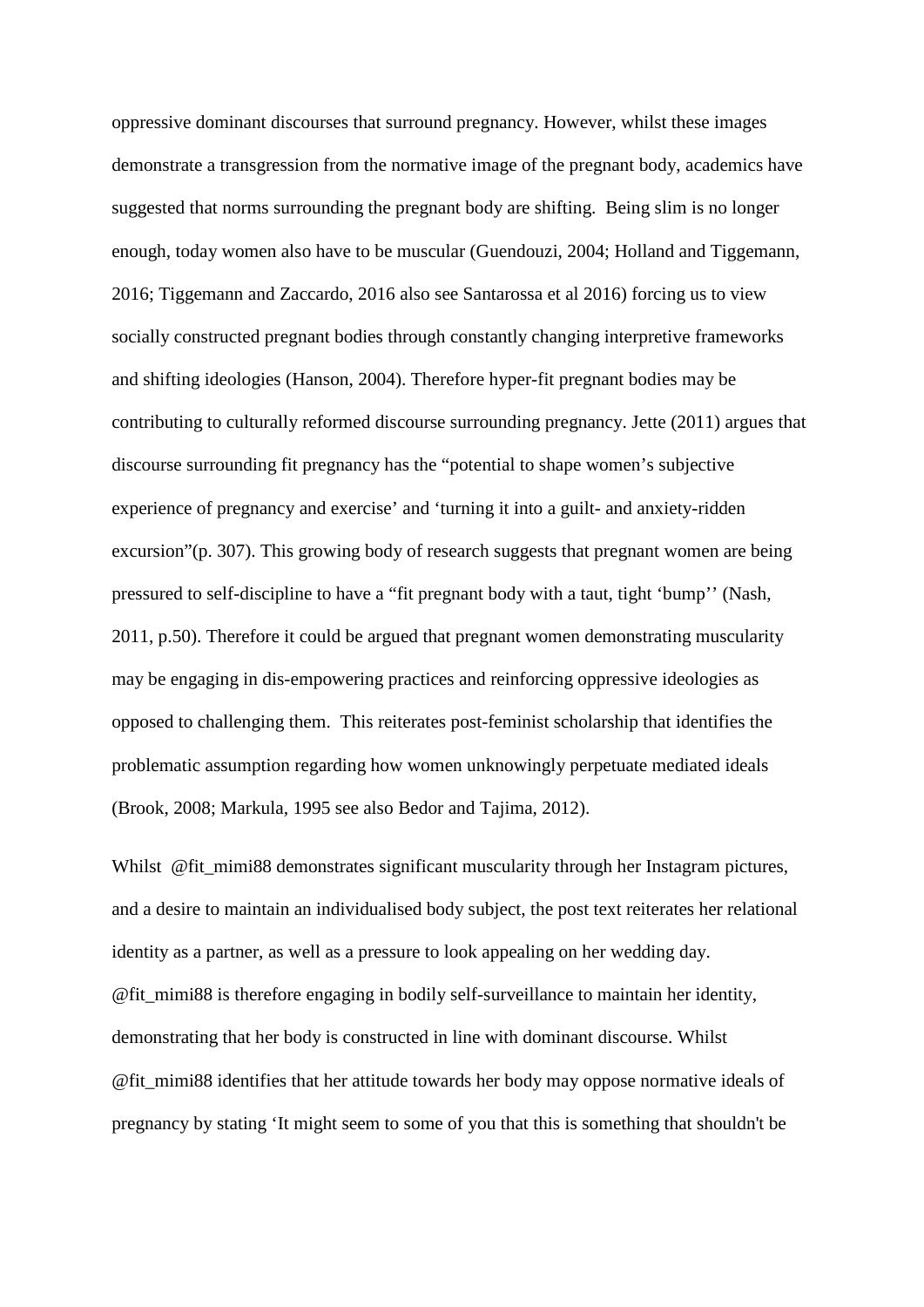extremely important at this point', she is visibly still engaging in self-surveillance and body discipline based on the ideologies that will be imposed upon her post-pregnancy.

In a particularly revealing post @mrshelen2014, an Instagram user who regularly posts artistic images of her pregnant body engaged in complex yoga poses, reveals a contrasting unfiltered image of her pregnant belly strapped into a harness, accompanied by the following text:

*For those of you who have wished or secretly scorned me to your partner about how great I've been feeling pregnant and how I must be full of crap and I'm so annoying for the past 34 weeks (I don't take it Personal. It's natural and we all do it) , this post is for you. It has happened! Today, I'm uncomfortable... So, yey to those of you who have thought "how is she still getting her leg up in that position?" I am flawed and struggling with every other pregnant girl today.* 

Whilst the majority of @mrshelen2014's posts communicate dominant discourse relating to the notion of 'perfect pregnancy' and reinforce that argument that pregnant women being pressured to self-discipline to have a "fit pregnant body with a taut, tight 'bump'" (Nash, 2011, p.50) this post provides a clear contrast that actively recognises both the competitive pressure placed on pregnant women, as well as exposing the stark physical realities of being pregnant. Her posts provide an example of how Instagram can be used as both a tool to communicate 'rosy' normative ideals, as well as vehicle to increase the visibility of bodies that don't comply, thus challenging normalisation.

## **Conclusion**

The analysis demonstrates that pregnant women embody dominant discourse regarding neoliberalism, consumption, traditional medicine, heteronormativity, and hegemonic masculinity,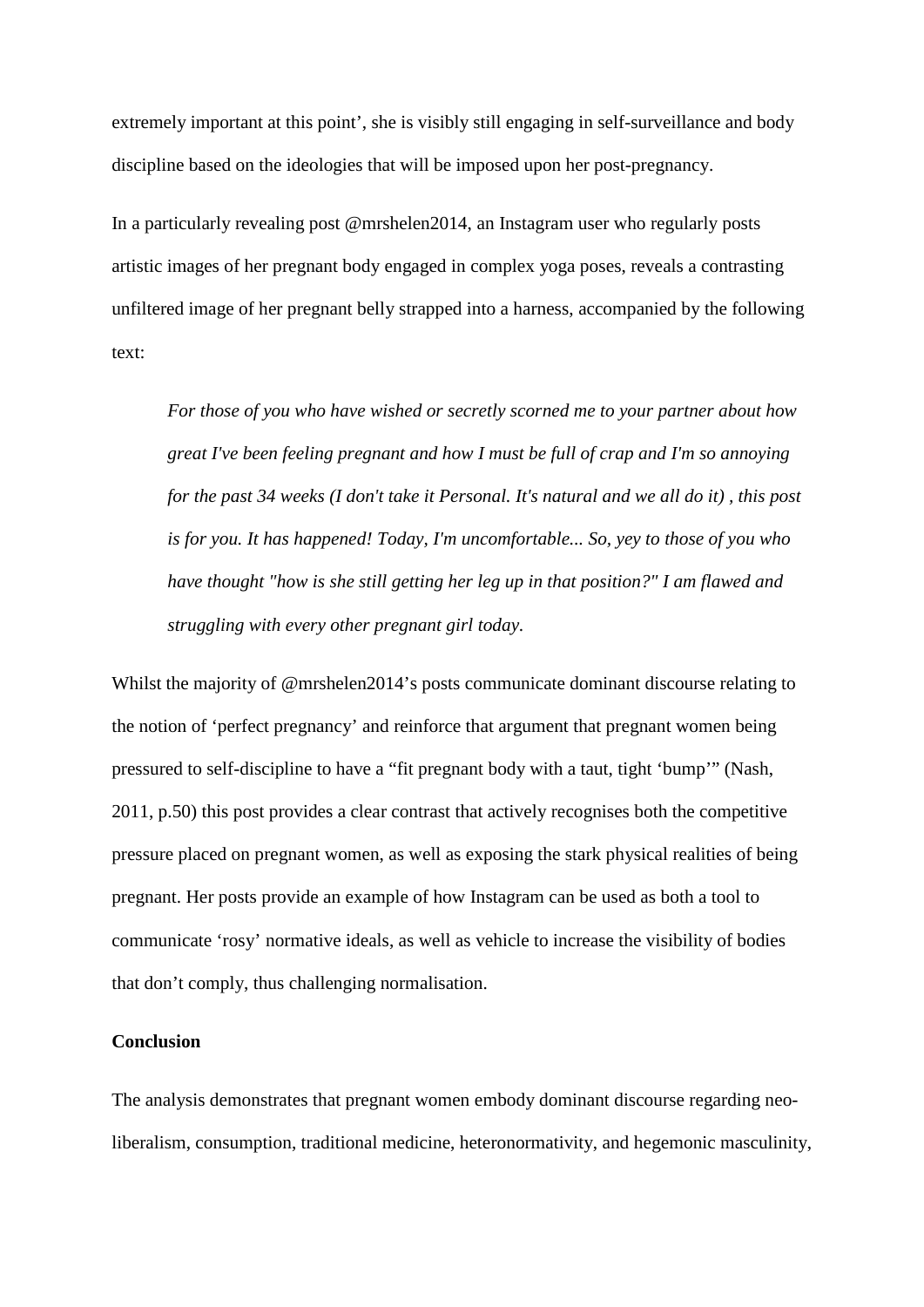and use this discourse to engage in self-surveillance, policing, and monitoring of their pregnant bodies. Despite this some women posted 'alternative' images that offered resistance to the dominant discourse. These examples were infrequent and lacked evidence of conscious and overt politicisation, therefore calling into question the extent to which they could be considered as a form of 'digital activism' as outlined by Chawansky (2016). It was also unclear to what extent the pregnant women in this sample are passively subjected to dominant discourse as opposed to using the democratising power of social media to self-consciously construct and capitalise on notions of the perfect pregnancy. Thus the research has uncovered the complexities that exist in how pregnant women present their bodies on Instagram in terms of reproducing and reinforcing notions of 'perfect pregnancy'.

To explore these complexities further, there is a need for research to explore the livedexperiences of pregnant women who engage with Instagram as digital leisure. Research that includes the hashtags used by pregnant women as data may help provide depth, and understanding of pregnant women's intentions and interpretations, however direct engagement through qualitative interviewing or (net)ethnographic methods would facilitate greater depth, and help explore the extent to which pregnant women engaging with the Instagram platform are active agents in the construction of dominant ideals. This would allow for exploration of the constantly shifting interpretive frameworks (Hanson, 2004), and question the notion of a consistent, socially prevalent 'ideal' pregnant body. It would also help explore whether 'fit-pregnancy' is a reformed oppressive ideal reflective of a postfeminist era. In line with Cummins's (2014) suggestion that pregnant women may experience empowerment through dominant discourse, it could help explore the potential for women to gain positive experiences, and personal empowerment through (as opposed to being in spite) of discourse. For example, neo-liberalist ideals surrounding consumerism that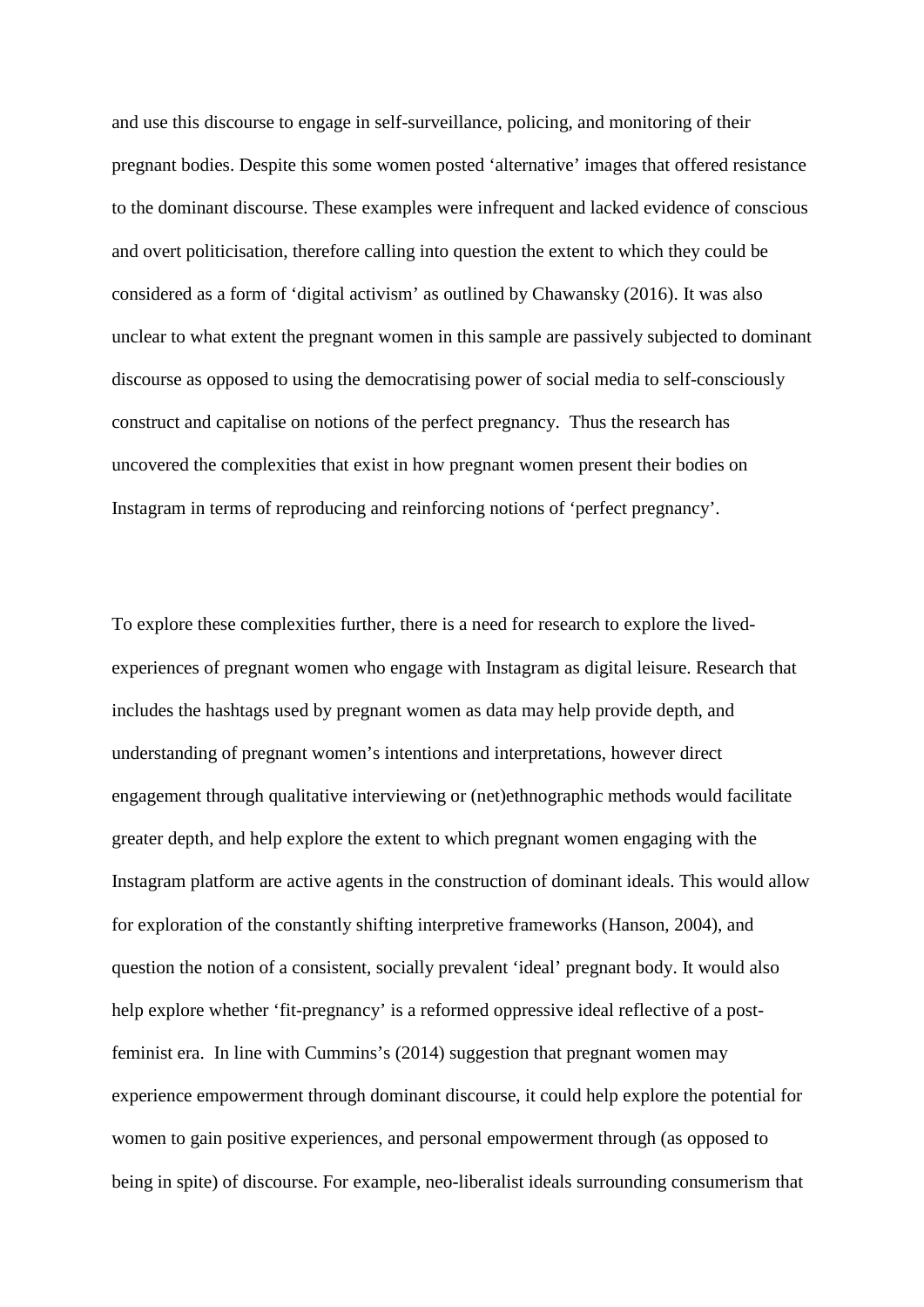are clear through the 'perfect pregnancy' discourse may bring joy to pregnant women by encouraging them to consume maternity, and pregnancy related goods that are personally meaningful. Social media specifically may allow for a democratisation of power that allows pregnant women to actively shape culture by engaging with platforms such as Instagram. Therefore whilst content and discourse analysis approaches are valuable in this context, it is imperative that future research explores in-depth experiences of pregnant women engaging in digital leisure.

Whilst the analysis indicated a lack of visibility of types of pregnant bodies (e.g. LGBT, black, or disabled bodies), this was not explored in depth. Future research should focus on pregnant bodies that are absent on this platform to explore the disparities that exist. Such research would provide a clearer understanding of the form of heteronomativity and dominant discourse being reinforced through Instagram. .Whilst disconfirming cases are surely available, it was clear from the research that these lacked general visibility on Instagram. Further research to uncover such examples may provide insight into the democratisation of digital spaces, digital activism, and help explore a broader range of pregnant digital identities. Although it was touched upon within the themes incorporating 'exclusive consumption and 'perfect pregnancy' within the current study, there is also a need to address more specifically the intersections with the dominant discourse and class and culture to understand inequalities. Further research should also focus on the cross-cultural similarities and differences regarding the 'perfect' pregnancy ideal communicated on aesthetically driven social media platforms, and address the the limitations relating to geographical locations of study participants within the current research (USA (9), the UK (4), Australia (1), Belgium (1) and Canada (1)). Social media contributes to, and reflects a global society involving pregnant women from a variety of different cultural backgrounds. In this sense it is likely to facilitate shared experiences,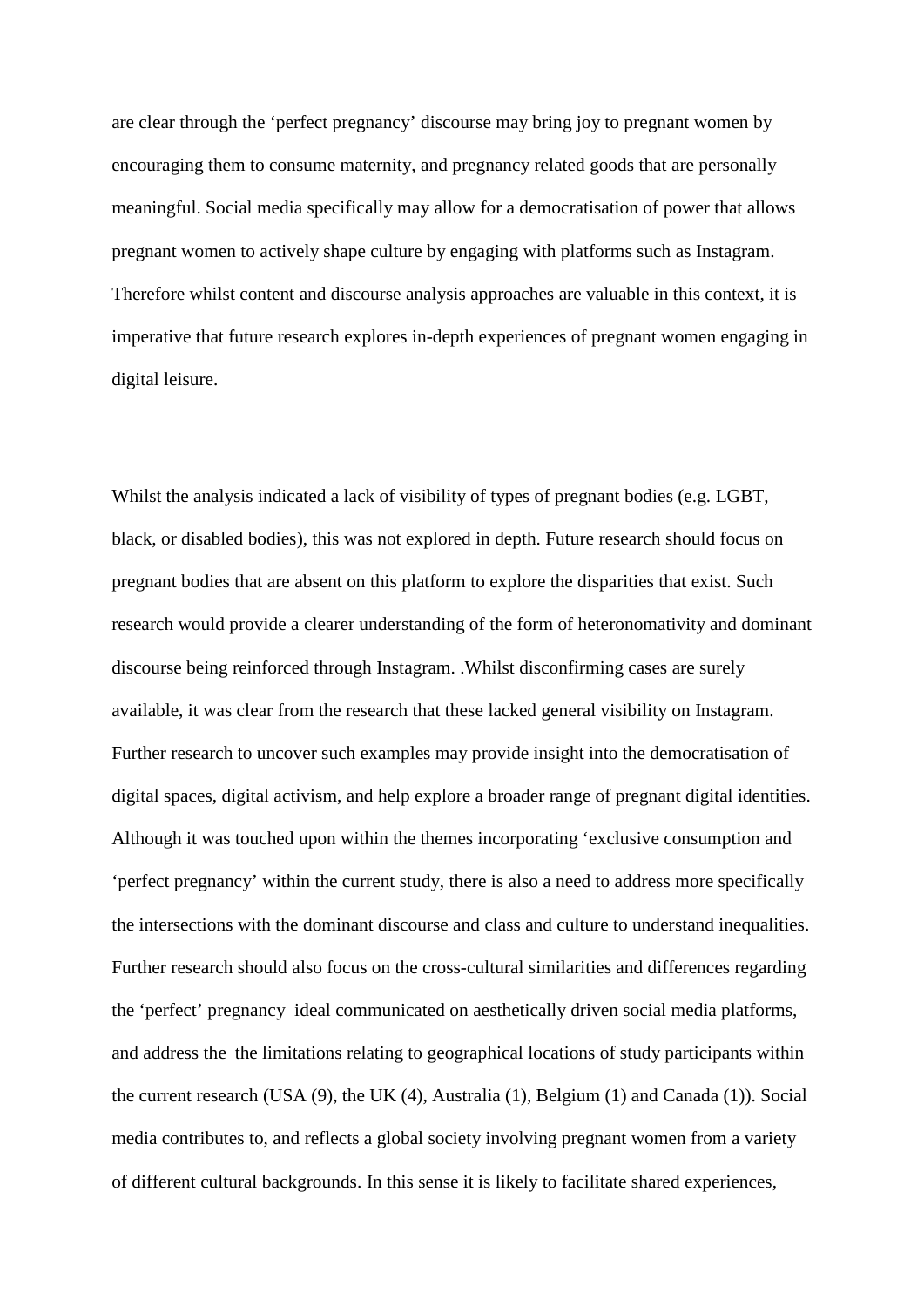whilst also reflecting historical differences in women's experiences that impact notions of the 'perfect' pregnant body.

# **References**

Abidin, C. (2016). "Aren't these just young, rich women doing vain things online?": Influencer selfies as subversive frivolity. *Social Media and Society*, *2*, 1–17.

Astrachan-Fletcher, E., Veldhuis, C., Lively, N., Fowler, C., & Marcks, B. (2008). The reciprocal effects of eating disorders and the postpartum period: a review of the literature and recommendations for clinical care. *Journal of Women's Health*, *17*(2), 227-239.

Bartky, S. L. (1990). *Femininity and domination: Studies in the phenomenology of oppression*. New York, NY: Routledge

Bedor, E., & Tajima, A. (2012). No Fat Moms! Celebrity Mothers' Weight-Loss Narratives in People Magazine. *Journal of Magazine & New Media Research*, *13*(2), 1-26.

Bonner, F. (2008). Fixing relationships in 2-4-1 transformations. *Continuum: Journal of Media & Cultural Studies*, *22*(4), 547-557.

Brown, Z., & Tiggemann, M. (2016). Attractive celebrity and peer images on Instagram: Effect on women's mood and body image. *Body Image*, *19*, 37-43.

Brubaker, S. J. (2007). Denied, Embracing, and Resisting Medicalization African American Teen Mothers' Perceptions of Formal Pregnancy and Childbirth Care. *Gender & Society*, *21*(4), 528-552.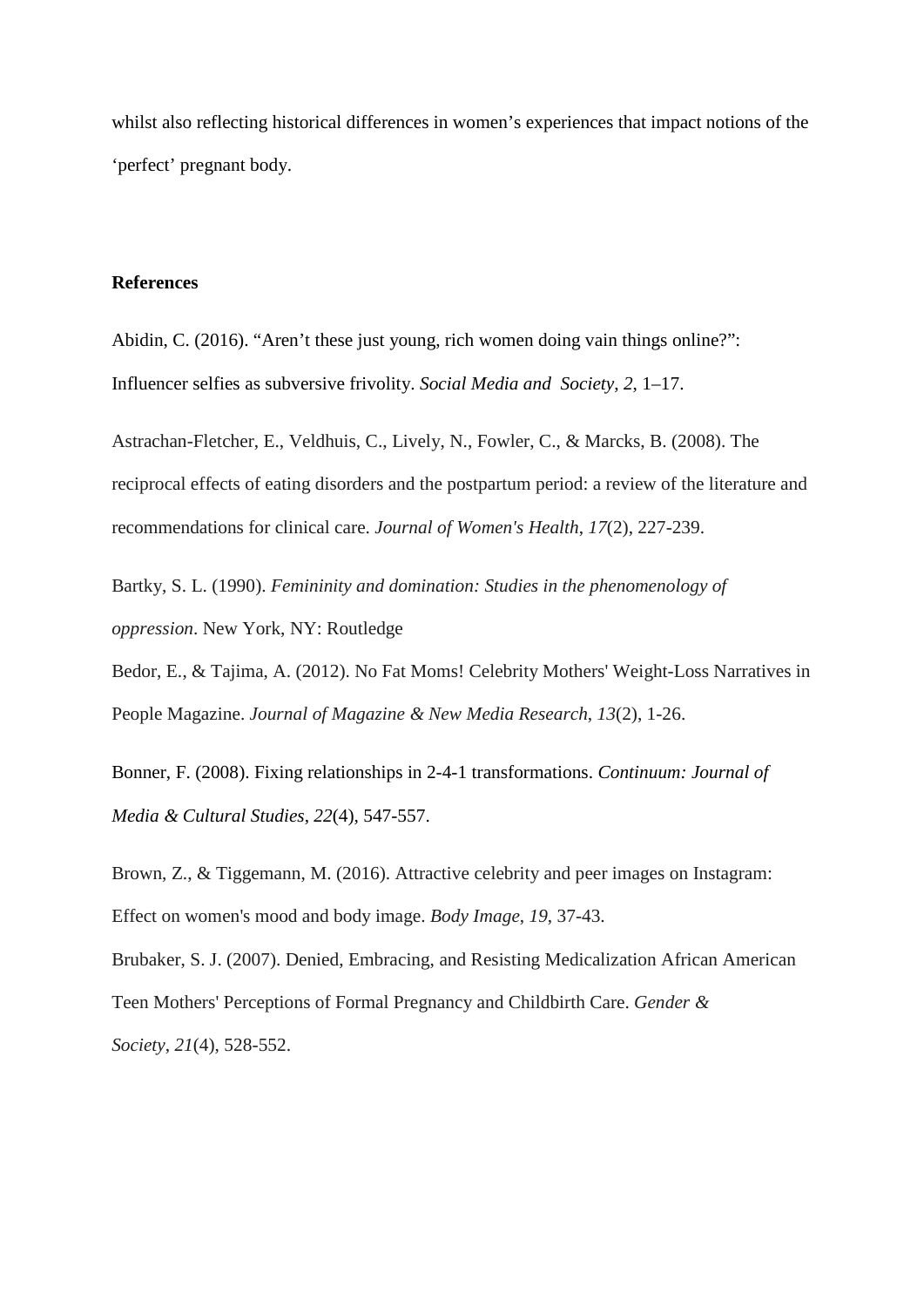Chawansky, M. (2016). Be who you are and be proud: Brittney Griner, intersectional invisibility and digital possibilities for lesbian sporting celebrity. *Leisure Studies*, *35*(6), 771- 782.

Chua, T. H. H., & Chang, L. (2016). Follow me and like my beautiful selfies: Singapore teenage girls' engagement in self-presentation and peer comparison on social media. *Computers in Human Behavior*, *55*, 190-197.

Cummins, M. W. (2014). Reproductive Surveillance: The Making of Pregnant Docile Bodies. *Kaleidoscope*, *13*, 33.

Devine C, Bove C, & Olson C. (2000). Continuity and change in women's weight orientations and lifestyle practices through pregnancy and the postpartum period: The influence of life course trajectories and transitional events. *Social Science and Medicine, 50*(4), 567-82.

Downs, D. S., DiNallo, J. M., & Kirner, T. L. (2008). Determinants of pregnancy and postpartum depression: prospective influences of depressive symptoms, body image satisfaction, and exercise behavior. *Annals of Behavioral Medicine*, *36*(1), 54.

Dworkin, S. L., & Wachs, F. L. (2004). "Getting your body back": Post-industrial fit motherhood in shape fit pregnancy magazine. *Gender & Society, 18*(5), 610–624.

Dymock, A. (2011). But femsub is broken too! On the normalisation of BDSM and the problem of pleasure. *Psychology & Sexuality, 3*(1), 1–15

Earle, S. (2003). "Bumps and boobs": Fatness and women's experiences of pregnancy. *Women's Studies International Forum, 26*(3), 245–252.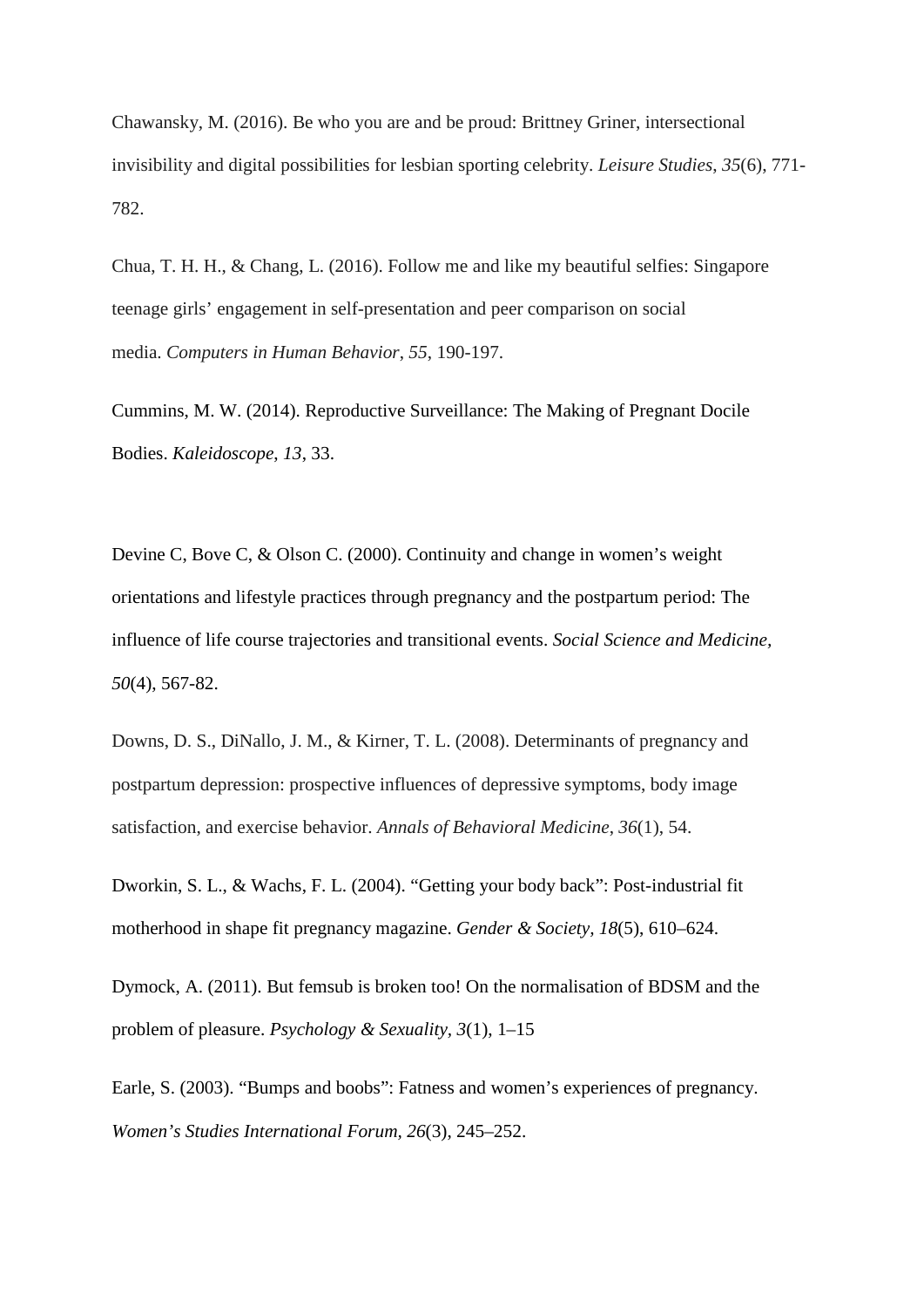Foucault, M. (1977). *Discipline and Punish*. (A. Sheridan Trans.). New York, NY: Vintage

Foucault, M., Martin, L. H., Gutman, H., & Hutton, P. H. (1988). *Technologies of the self: A seminar with Michel Foucault*. Univ of Massachusetts Press, 1988.

Francombe, J. (2010). 'I cheer, you cheer, we cheer': Physical technologies and the normalized body. *Television & New Media,11*, 350–366.

Francombe, J. (2014). Learning to leisure: Femininity and practices of the body. *Leisure Studies, 33*, 580–597.

Francombe-Webb, J. (2016). Critically encountering exer-games and young femininity. *Television & New Media, 17*, 449–464.

Francombe-Webb, J., & Silk, M. (2016). Young girls' embodied experiences of femininity and social class. *Sociology, 50*, 652–672.

Georgaca, E., & Avdi, E. (2011). Discourse analysis. In Harper, D., & Thompson, A. R. (Eds.), *Qualitative research methods in mental health and psychotherapy: A guide for students and practitioners* (pp.147-162). Chichester,UK: John Wiley & Sons.

Gonçalves, S., Freitas, F., Freitas-Rosa, M. A., & Machado, B. C. (2015). Dysfunctional eating behaviour, psychological well-being and adaptation to pregnancy: A study with women in the third trimester of pregnancy. *Journal of Health Psychology*, *20*(5), 535-542.

Griffin, P. (2007). Sexing the economy in a neo-liberal world order: Neo-liberal discourse and the (re) production of heteronormative heterosexuality. *The British Journal of Politics and International Relations*, *9*(2), 220-238.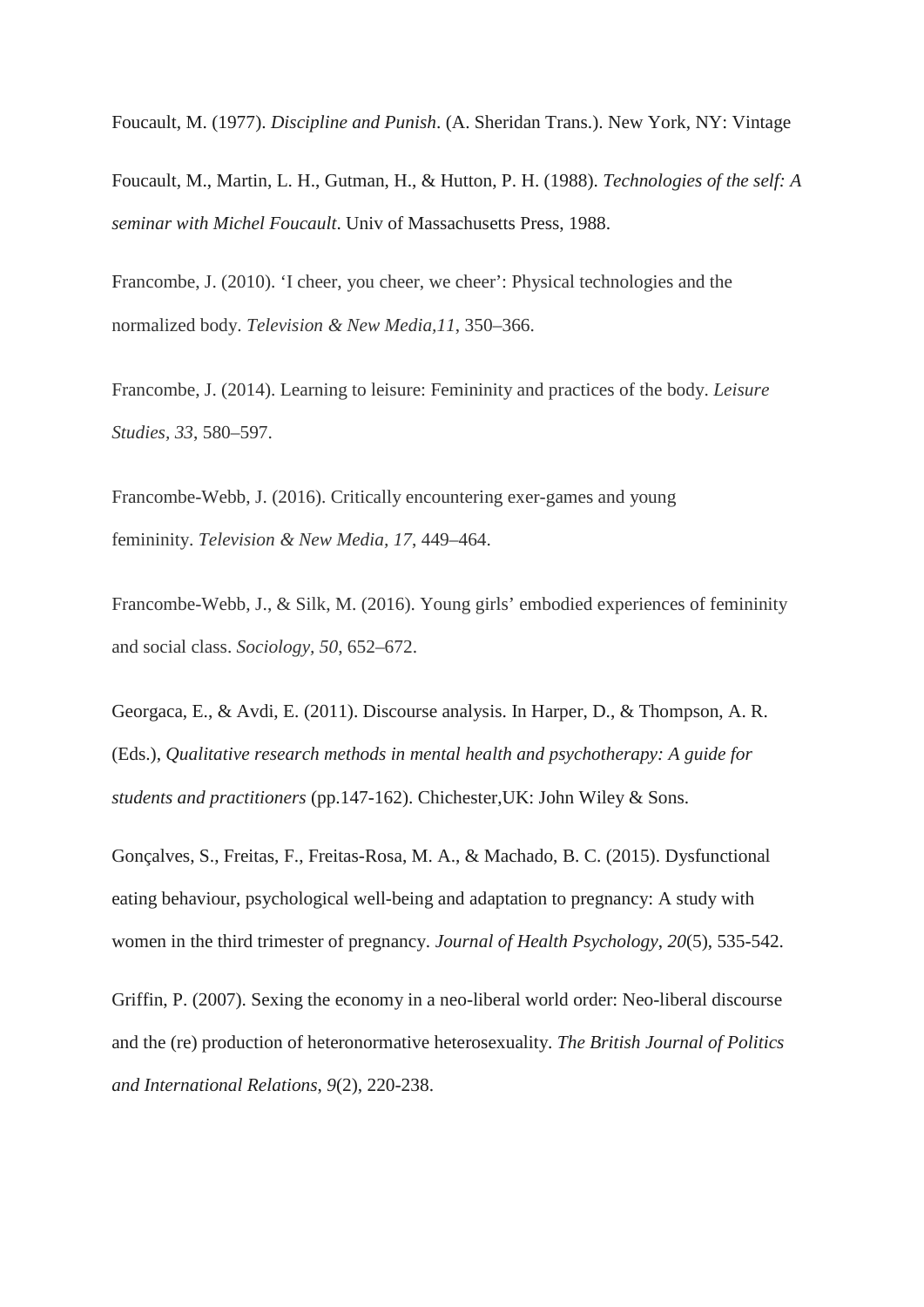Hanson, C. (2004). *A Cultural History of Pregnancy: pregnancy, medicine and culture, 1750- 2000*. Basingstoke,UK: Palgrave.

Harper, E. A., & Rail, G. (2011). Contesting "silhouettes of a pregnant belly": young pregnant women's discursive constructions of the body. *Aporia*, *3*(1), 5-14.

Herman, D. (2003). ''Bad Girls changed my life'': Homonormativity in a women's prison drama. *Critical Studies in Media Communication, 20*, 141159.

Howarth, D. (2000). *Discourse*. Buckingham , UK: Open University Press

Instagram (2016). Our story a quick walk through our history as a company. Retrieved from: http://instagram.com/press/

Jette, S. (2011). Exercising Caution: The Production of Medical Knowledge about Physical Exertion during Pregnancy. *Canadian Bulletin of Medical History*, *28*(2), 293-313.

Jette, S., & Rail, G. (2013). Ills from the womb? A critical examination of clinical guidelines for obesity in pregnancy. *Health*, *17*(4), 407-421.

Kazmeirczak, M. and Goodwin, R. (2012). Pregnancy and body image in Poland: Gender roles and self-esteem during the third trimester. *Journal of Reproductive and Infant Psychology* , *29*(4), 334–342.

Kotchemidova, C. (2005). Why we say "cheese": Producing the smile in snapshot photography. *Critical Studies in Media Communication*, *22*(1), 2-25.

Jette, S., & Rail, G. (2013). Ills from the womb? A critical examination of clinical guidelines for obesity in pregnancy. *Health*, *17*(4), 407-421.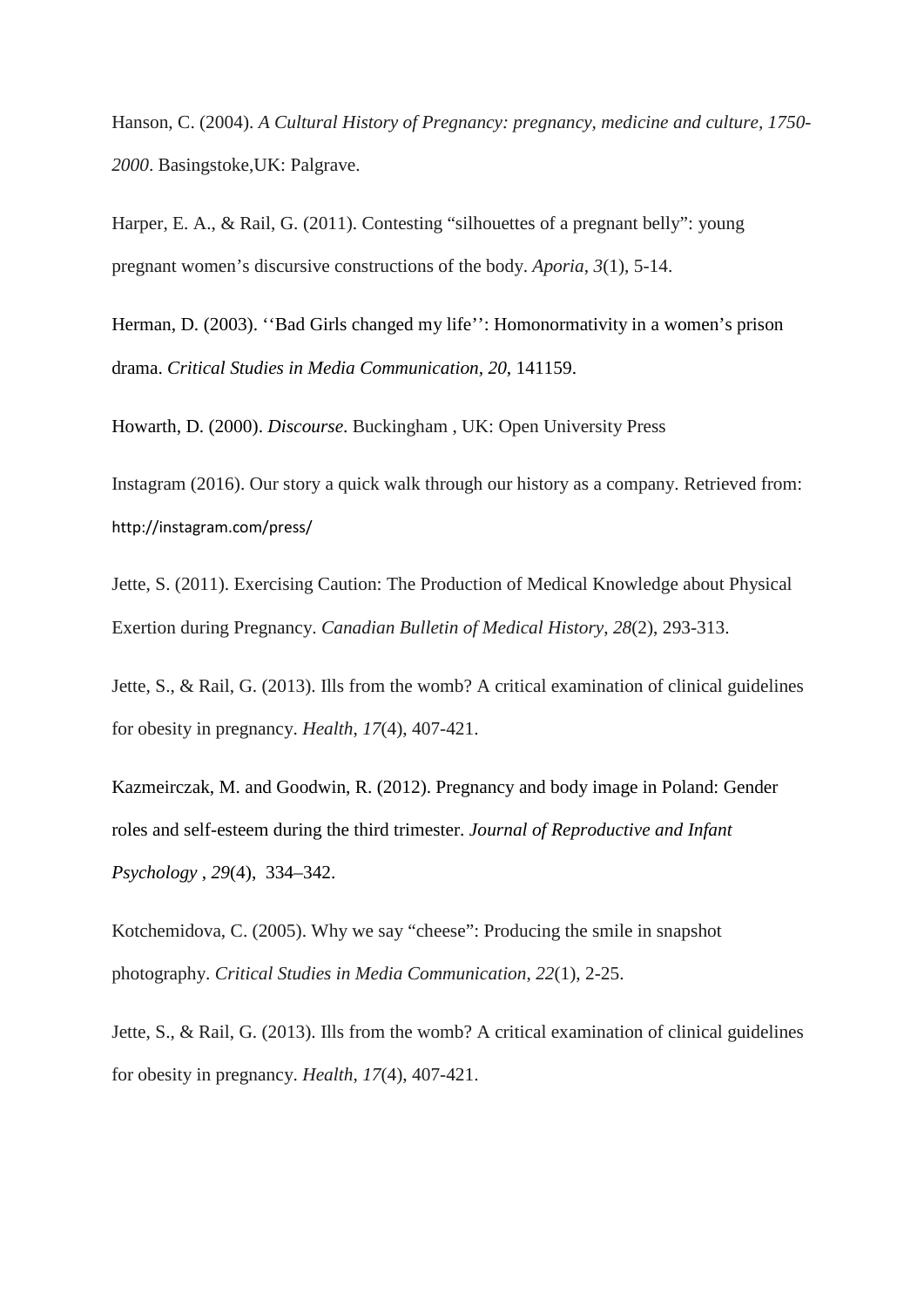Lock, M., & Scheper-Hughes, N. (1990). A critical-interpretive approach in medical anthropology: Rituals and routines of discipline and dissent. *Medical anthropology: Contemporary theory and method*, *3*, 47-73.

Lupton, D. (2012). 'Precious cargo': Foetal subjects, risk and reproductive citizenship. *Critical Public Health, 22*(3), 329-340.

Lupton, D. (2014). *Digital sociology*. Abingdon, UK: Routledge.

Lupton, D. (2016). Foreword: lively devices, lively data and lively leisure studies. *Leisure Studies*, *35*(6), 709-711.

Marshall, H., & Woollett, A. (2000). Fit to reproduce? The regulative role of pregnancy texts. *Feminism & Psychology, 10*(3), 351–366.

Marwick, A. E. (2015). Instafame: Luxury selfies in the attention economy. *Public Culture*, *27*(1 75), 137-160.

Manago, A. M., Graham, M. B., Greenfield, P. M., & Salimkhan, G. (2008). Selfpresentation and gender on MySpace. *Journal of Applied Developmental Psychology*, *29*(6), 446-458.

Markula, P. (1995). Firm but shapely, fit but sexy, strong but thin: The postmodern aerobicizing female bodies. *Sociology of sport journal*, *12*(4), 424-453.

Markula, P. (2014). The moving body and social change. *Cultural Studies? Critical Methodologies*, *14*(5), 483-495.

McRobbie, A. (2004). Notes on 'What Not To Wear' and post-feminist symbolic violence. *The Sociological Review*, *52*(2), 97-109.

Morris, T., & McInerney, K. (2010). Media representations of pregnancy and childbirth: an analysis of reality television programs in the United States. *Birth, 37*(2), 134–140.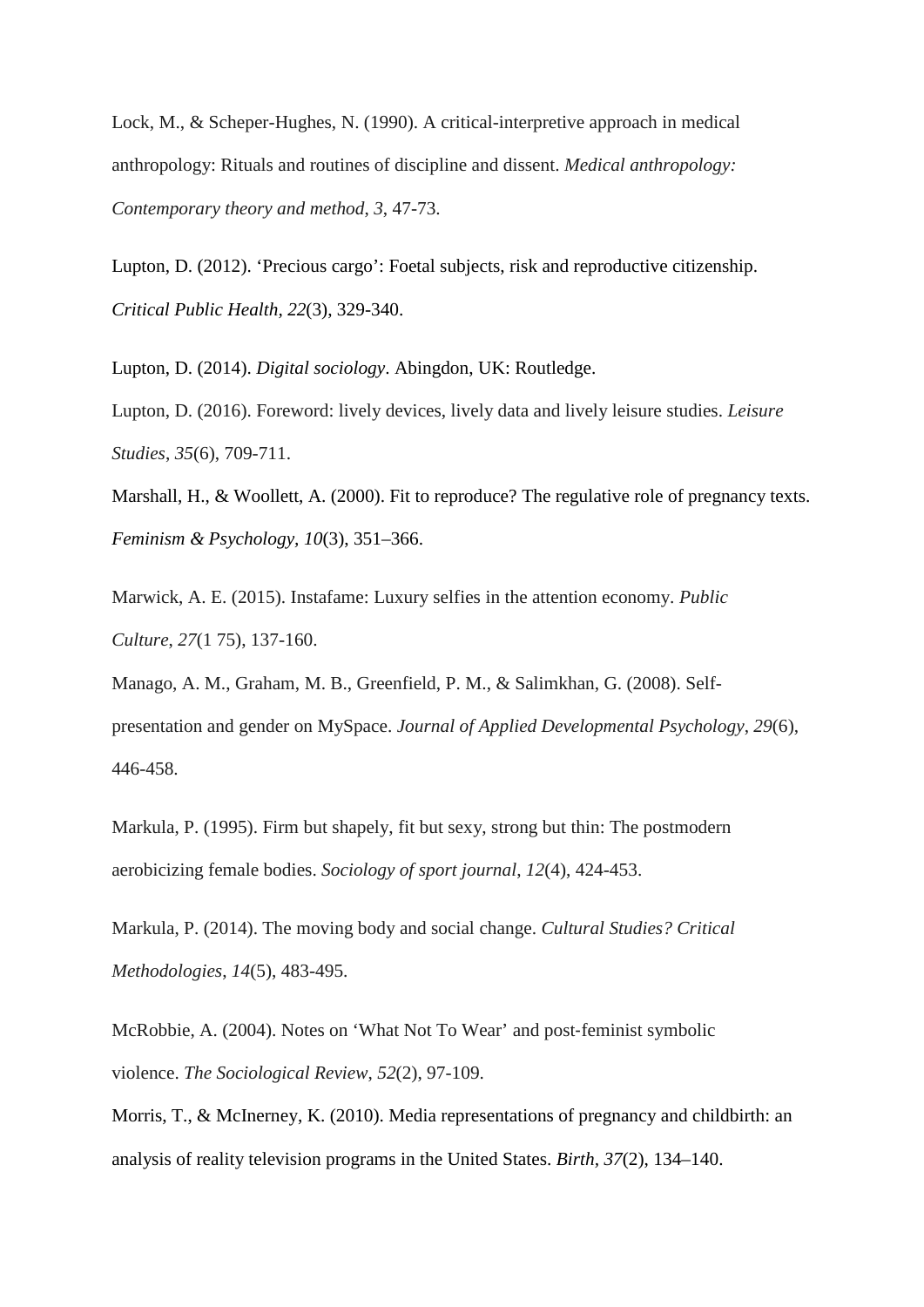Nash, M. (2011). "You don't train for a marathon sitting on the couch": Performances of pregnancy 'fitness' and 'good' motherhood in Melbourne, Australia. *Women's studies International Forum, 34* (1), 50-65.

Nicolson, P., Fox, R., & Heffernan, K. (2010). Constructions of Pregnant and Postnatal Embodiment across Three Generations Mothers', Daughters' and Others' Experiences of the Transition to Motherhood. *Journal of health psychology*, *15*(4), 575-585.

Rail, G. (2002). Postmodernism and Sport Studies. In: J, Maguire & K, Young (eds) *Theory, Sport and Society*. Oxford, UK: JAI Press, (pp.179–210).

Rich, A. (1980). Compulsory heterosexuality and lesbian existence. *Signs: Journal of women in culture and society*, *5*(4), 631-660.

Ringrose, J., & Harvey, L. (2015). Boobs, back-off, six packs and bits: Mediated body parts, gendered reward, and sexual shame in teens' sexting images. *Continuum*, *29*(2), 205-217. Ringrose, J., & Harvey, L. (2017). Digital Mediation, Connectivity, and Networked Teens. In Silk, M. L., Andrews, D. L., & Thorpe, H. (Eds.). *Routledge handbook of physical cultural studies*. Abingdon,UK: Routledge.

Ringrose, J. & Walkerdine, V. (2008). Regulating the Abject. *Feminist Media Studies, 8*(3), 227-246.

Santarossa, S., Coyne, P., Lisinski, C., & Woodruff, S. J. (2016). #fitspo on Instagram: A mixed-methods approach using Netlytic and photo analysis, uncovering the online discussion and author/image characteristics. *Journal of Health Psychology*, 1359105316676334.

Sawicki, J. (1999). Disciplining mothers: Feminism and the new reproductive technologies. In J. Price & M. Shildrick (Eds.), *Feminist theory and the body: A reader* (pp. 190-202). New York, NY: Routledge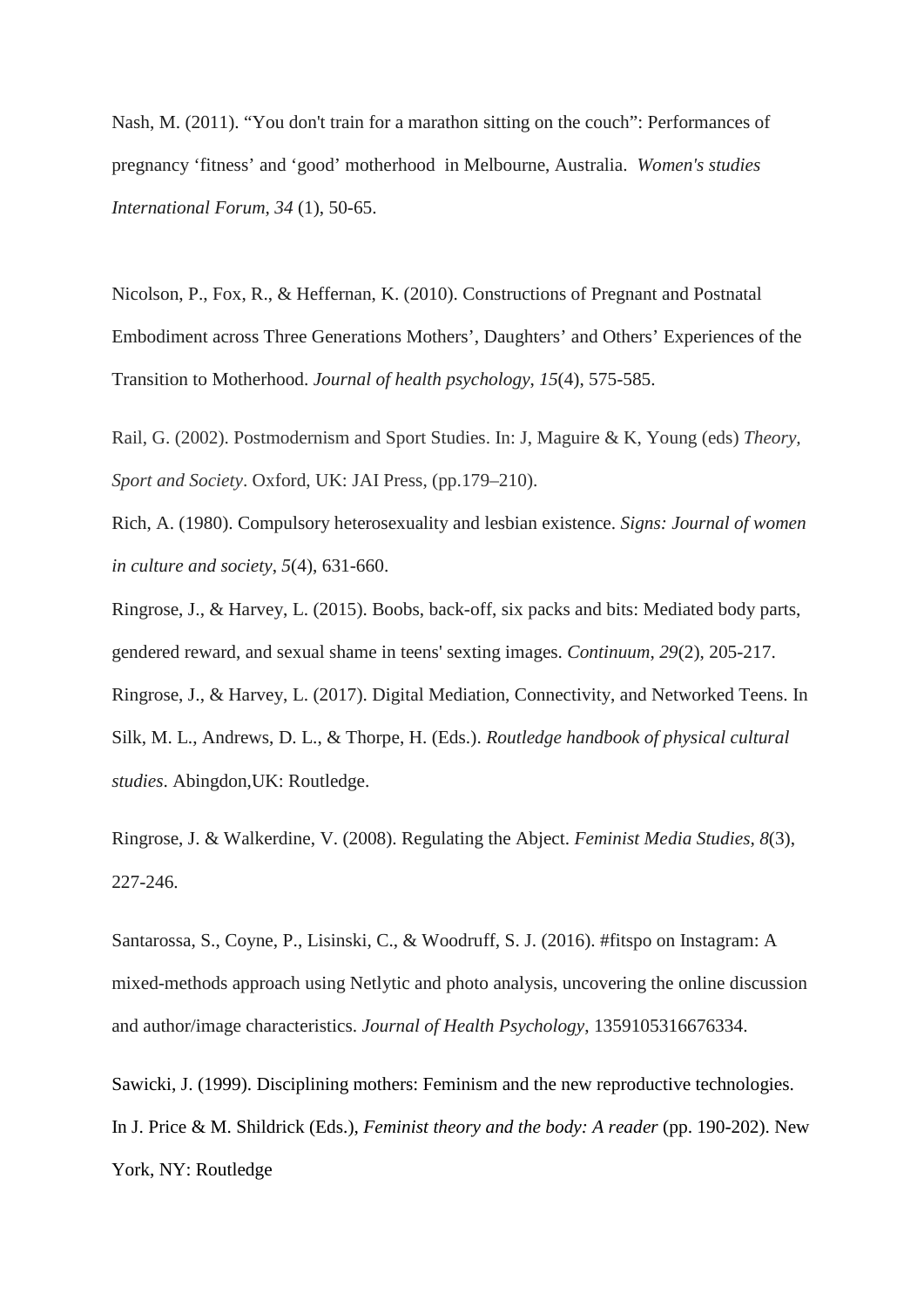Sha, J., & Kirkman, M. (2009). Shaping pregnancy. *Australian Feminist Studies, 24*(61), 359–371.

Silk, M. L., Francombe, J., & Bachelor, F. (2011). The Biggest Loser: The discursive constitution of fatness. *Interactions: Studies in Communication & Culture*, *1*(3), 369-389.

Silk, M., Millington, B., Rich, E., & Bush, A. (2016). (Re-) thinking digital leisure. *Leisure Studies,35*, 712–723.

Spracklen, K. (2015). *Digital leisure, the internet and popular culture: Communities and identities in a digital age*. Basingstoke,UK: Palgrave.

Sprague, J. (2005). *Feminist methodologies for critical researchers: Bridging differences. Walnut Creek*, USA: Lanham.

Sumner, A., Waller, G., Killick, S., & Elstein, M. (1993). Body image distortion in pregnancy: a pilot study of the effects of media images. *Journal of Reproductive and Infant Psychology*, *11*(4), 203-208.

Tiidenberg, K. (2015). Odes to heteronormativity: Presentations of femininity in Russianspeaking pregnant women's Instagram accounts. *International Journal of Communication*, *9*(13), 1746-1758.

Tiidenberg, K., & Baym, N. K. (2017). Learn it, buy it, work it: Intensive pregnancy on Instagram. *Social Media+ Society*, *3*(1), 2056305116685108.

Van Doorn, N., Wyatt, S., & Van Zoonen, L. (2008). A body of text: Revisiting textual performances of gender and sexuality on the internet. *Feminist Media Studies*, *8*(4), 357-374.

Weedon C. (1997). Feminist practice and poststructuralist theory. London,UK: Blackwell